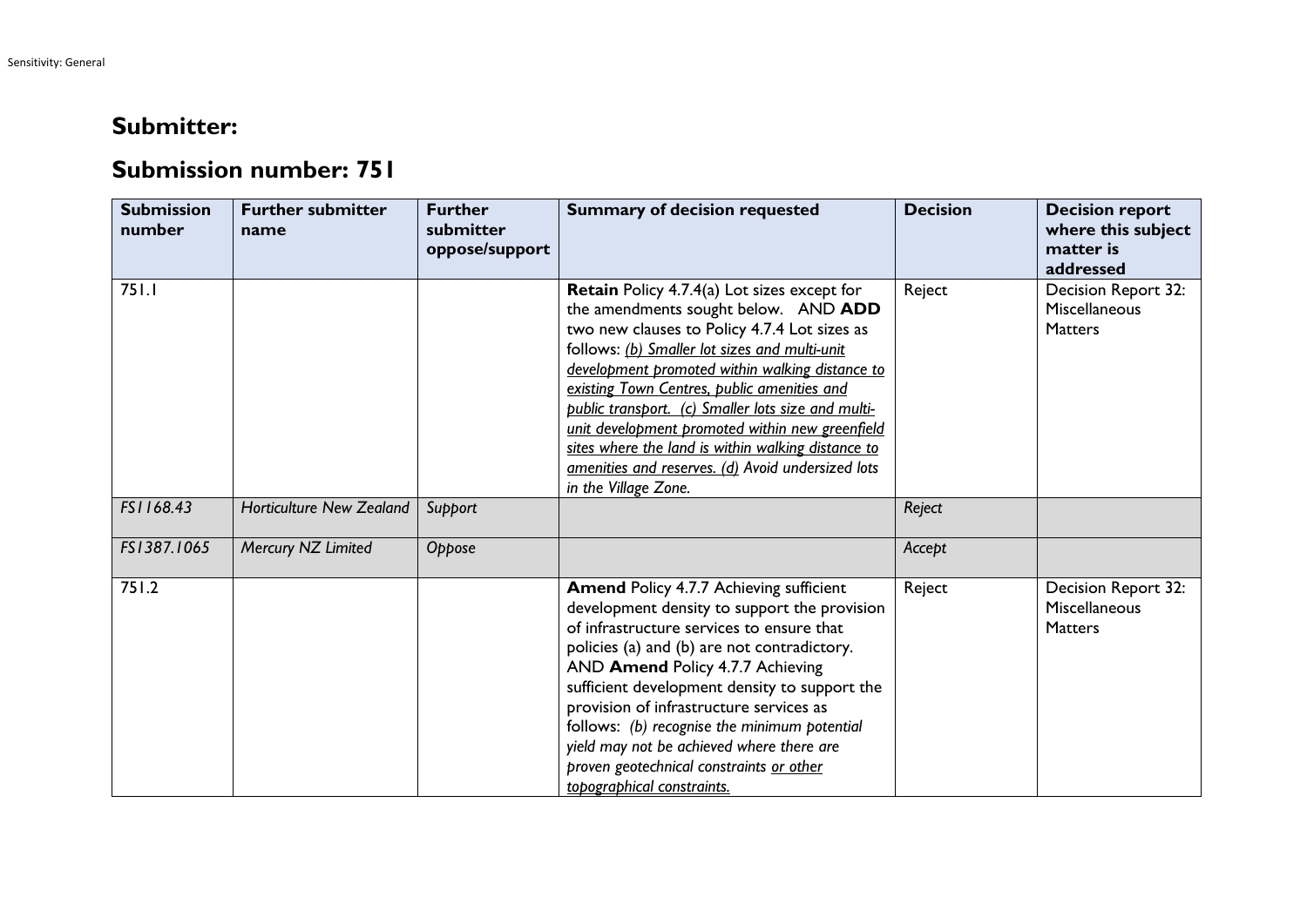| <b>Submission</b><br>number | <b>Further submitter</b><br>name | <b>Further</b><br>submitter<br>oppose/support | <b>Summary of decision requested</b>                                                                                                                                                                                                                                                                                                                                                                                                                                                       | <b>Decision</b> | <b>Decision report</b><br>where this subject<br>matter is<br>addressed                                                        |
|-----------------------------|----------------------------------|-----------------------------------------------|--------------------------------------------------------------------------------------------------------------------------------------------------------------------------------------------------------------------------------------------------------------------------------------------------------------------------------------------------------------------------------------------------------------------------------------------------------------------------------------------|-----------------|-------------------------------------------------------------------------------------------------------------------------------|
| FS1387.1066                 | Mercury NZ Limited               | Oppose                                        |                                                                                                                                                                                                                                                                                                                                                                                                                                                                                            | Accept          |                                                                                                                               |
| 751.3                       |                                  |                                               | Add a new permitted activity to Rule 16.1.2<br>Permitted Activities as follows: "P13 Multi-unit<br>development of up to three dwellings is a<br>Permitted Activity." with similar standards as<br>Rule 16.1.3 RD1 (including proposed<br>amendments as permitted applied as<br>permitted activity standards).                                                                                                                                                                              | Accept in part  | Decision Report 14:<br>Residential Zone and<br>Decision Report 15:<br><b>Medium Density</b><br><b>Residential Zone</b>        |
| FS1017.19                   | Gulab Bilimoria                  | Support                                       |                                                                                                                                                                                                                                                                                                                                                                                                                                                                                            | Accept in part  | Decision Report 14:<br><b>Residential Zone and</b><br>Decision Report 15:<br><b>Medium Density</b><br><b>Residential Zone</b> |
| FS1387.1067                 | Mercury NZ Limited               | Oppose                                        |                                                                                                                                                                                                                                                                                                                                                                                                                                                                                            | Accept in part  | Decision Report 14:<br><b>Residential Zone and</b><br>Decision Report 15:<br><b>Medium Density</b><br><b>Residential Zone</b> |
| 751.4                       |                                  |                                               | Retain Rule 16.1.3 RD   Restricted<br>Discretionary Activities except for the<br>amendments sought below. AND Amend<br>Rule 16.1.3RD1 Restricted Discretionary<br>Activities as follows: A Multi-Unit development<br>that meets all of the following conditions:  (c)<br>The minimum net site area per residential unit is<br>300250m2;  (e) Total building coverage of the<br>site does not exceed 5060%;  Where multi-unit<br>apartments are proposed apply conditions in<br>17.1.3 RD1. | Reject          | Decision Report 14:<br><b>Residential Zone</b>                                                                                |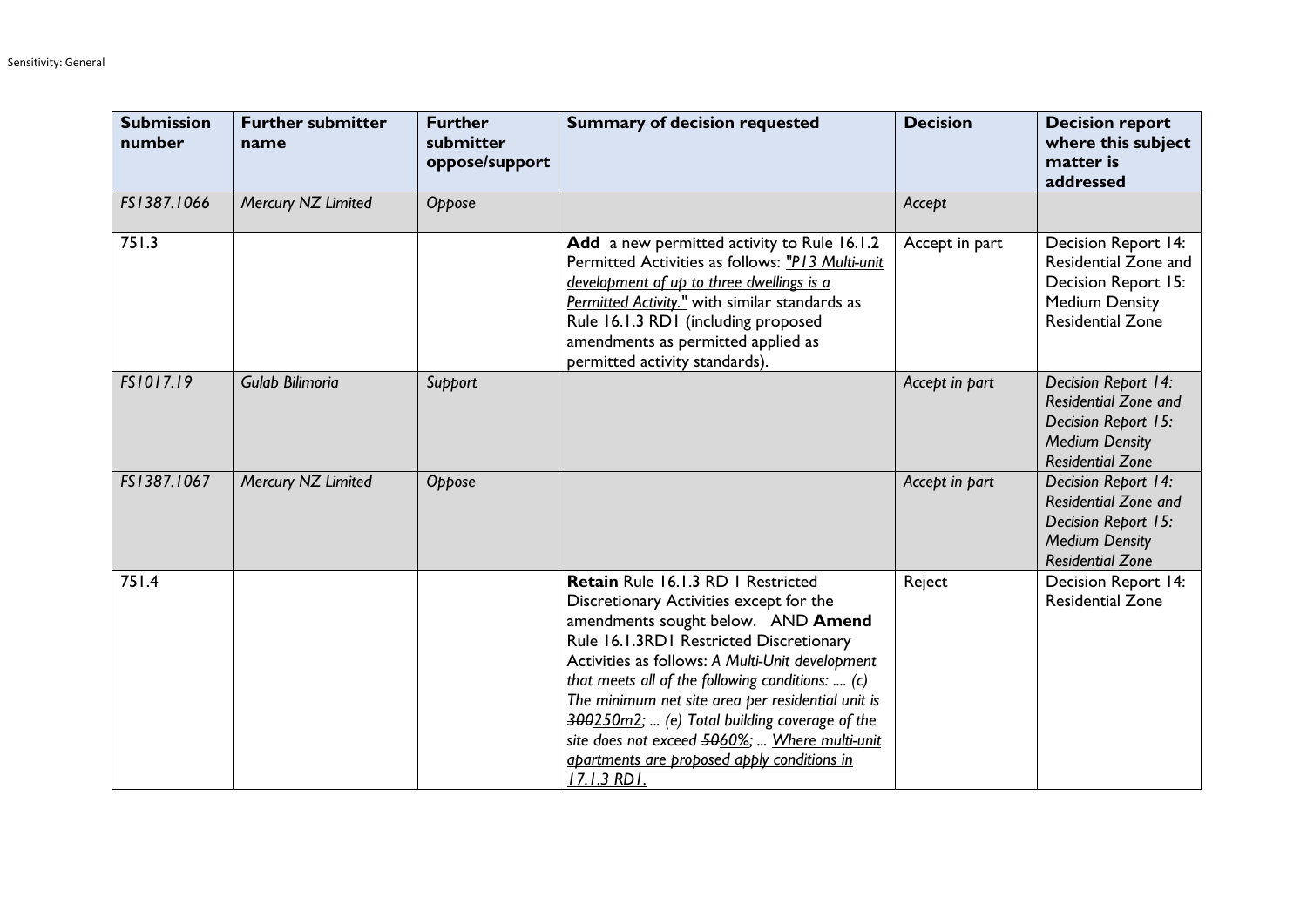| <b>Submission</b><br>number | <b>Further submitter</b><br>name | <b>Further</b><br>submitter<br>oppose/support | <b>Summary of decision requested</b>                                                                                                                                                                                                                                                                                                       | <b>Decision</b> | <b>Decision report</b><br>where this subject<br>matter is<br>addressed |
|-----------------------------|----------------------------------|-----------------------------------------------|--------------------------------------------------------------------------------------------------------------------------------------------------------------------------------------------------------------------------------------------------------------------------------------------------------------------------------------------|-----------------|------------------------------------------------------------------------|
| FS1017.1                    | Gulab Bilimoria                  | Support                                       |                                                                                                                                                                                                                                                                                                                                            | Reject          | Decision Report 14:<br><b>Residential Zone</b>                         |
| FS1017.8                    | Gulab Bilimoria                  | Support                                       |                                                                                                                                                                                                                                                                                                                                            | Reject          | Decision Report 14:<br><b>Residential Zone</b>                         |
| FS1387.1068                 | Mercury NZ Limited               | Oppose                                        |                                                                                                                                                                                                                                                                                                                                            | Accept          | Decision Report 14:<br><b>Residential Zone</b>                         |
| 751.5                       |                                  |                                               | Amend Rule 16.2.4.1P1(a)(ii) Earthworks -<br>General as follows: Not exceed a volume of<br>250500m3;                                                                                                                                                                                                                                       | Reject          | <b>Decision Report 14:</b><br><b>Residential Zone</b>                  |
| FS1387.1069                 | Mercury NZ Limited               | Oppose                                        |                                                                                                                                                                                                                                                                                                                                            | Accept          | Decision Report 14:<br><b>Residential Zone</b>                         |
| 751.6                       |                                  |                                               | Retain Rule 16.2.4.1P2 Earthworks - General                                                                                                                                                                                                                                                                                                | Accept          | Decision Report 14:<br><b>Residential Zone</b>                         |
| FS1387.1070                 | Mercury NZ Limited               | Oppose                                        |                                                                                                                                                                                                                                                                                                                                            | Reject          | Decision Report 14:<br><b>Residential Zone</b>                         |
| 751.7                       |                                  |                                               | Amend Rule 16.2.4.1P3(a) Earthworks -<br>General as follows: (a) Earthworks for purposes<br>other than creating a building platform for<br>residential purposes within a site, using imported<br>fill material must meet all of the following<br>conditions: (i) Not exceed a total volume of<br>20100m3; (ii) Not exceed a depth of 1.5m; | Reject          | <b>Decision Report 14:</b><br><b>Residential Zone</b>                  |
| 751.8                       |                                  |                                               | Amend Rule 16.2.4.1 NCI Earthworks -<br>General to be considered a restricted<br>discretionary activity, rather than a non-<br>complying activity and read as follows:<br><b>NCIRD2</b> Earthworks including the importation of<br>cleanfill to a site.                                                                                    | Reject          | <b>Decision Report 14:</b><br><b>Residential Zone</b>                  |
| 751.9                       |                                  |                                               | Add a new permitted activity to Rule 16.3.1<br>Dwelling as follows: P2 Multi-unit development                                                                                                                                                                                                                                              | Accept in part  | Decision Report 14:<br>Residential Zone and                            |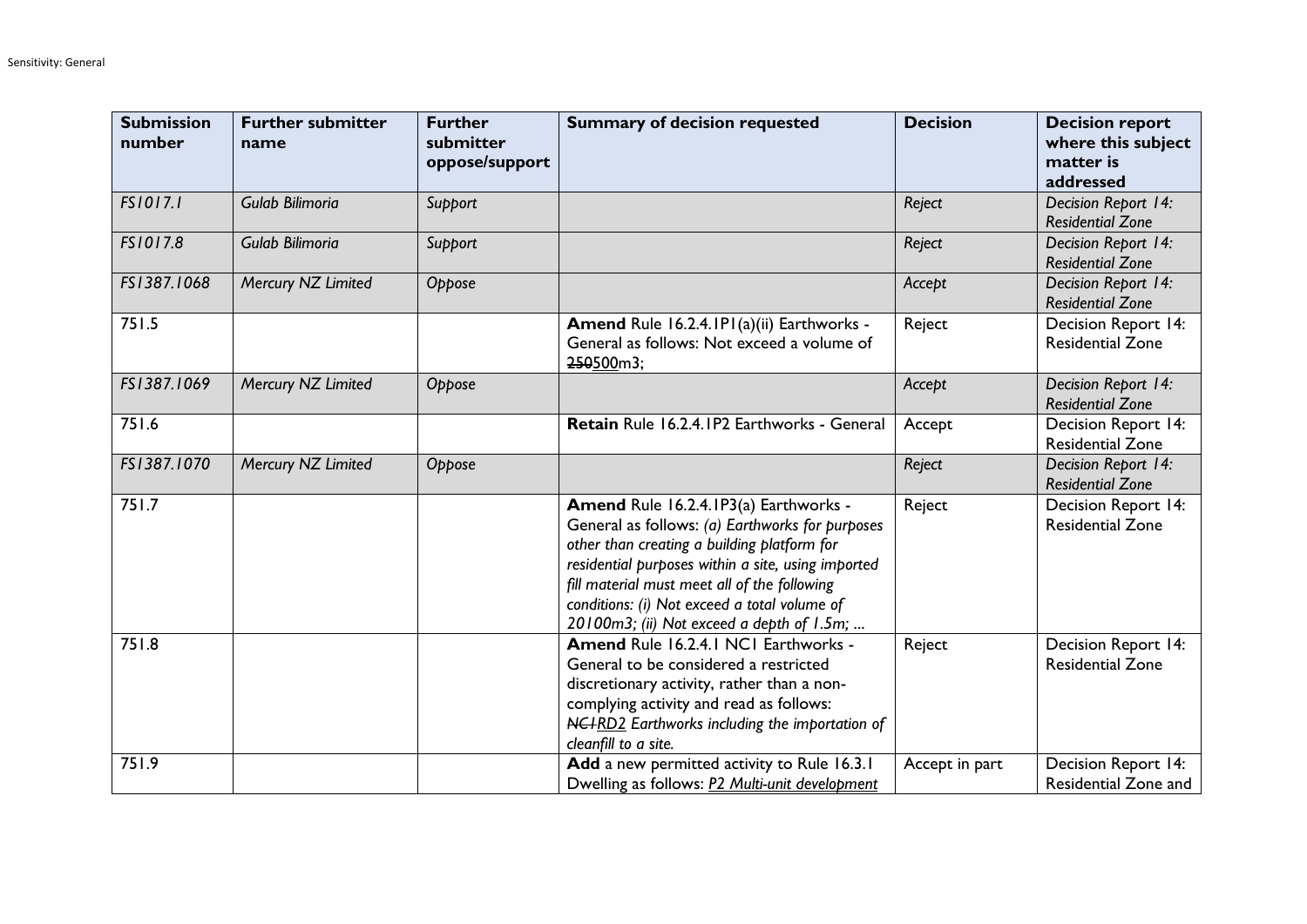| <b>Submission</b><br>number | <b>Further submitter</b><br>name          | <b>Further</b><br>submitter<br>oppose/support | <b>Summary of decision requested</b>                                                                                                                                                                                                                                                            | <b>Decision</b> | <b>Decision report</b><br>where this subject<br>matter is<br>addressed  |
|-----------------------------|-------------------------------------------|-----------------------------------------------|-------------------------------------------------------------------------------------------------------------------------------------------------------------------------------------------------------------------------------------------------------------------------------------------------|-----------------|-------------------------------------------------------------------------|
|                             |                                           |                                               | of up to three dwellings added as a Permitted<br><b>Activity.</b> AND Add similar standards as Rule<br>16.1.3 RD1 [including proposed amendments]<br>as permitted activity standards. AND<br>Amend Rule 16.3.1 Dwelling to state that<br>the rule does not apply to multi-unit<br>developments. |                 | Decision Report 15:<br><b>Medium Density</b><br><b>Residential Zone</b> |
| FS1379.300                  | <b>Hamilton City Council</b>              | Oppose                                        |                                                                                                                                                                                                                                                                                                 | Reject          |                                                                         |
| FS1387.1071                 | Mercury NZ Limited                        | Oppose                                        |                                                                                                                                                                                                                                                                                                 | Reject          |                                                                         |
| 751.10                      |                                           |                                               | Retain Rule 16.3.2 Minor Dwelling, except<br>for the amendments sought below. AND<br>Amend Rule 16.3.2 P1(a)(i) Minor dwelling<br>as follows: (i) The net site area is 900-500m2<br>or more;                                                                                                    | Accept in part  | Decision Report 14:<br><b>Residential Zone</b>                          |
| FS1281.45                   | Pokeno Village Holdings<br><b>Limited</b> | Support                                       |                                                                                                                                                                                                                                                                                                 | Accept in part  | Decision Report 14:<br><b>Residential Zone</b>                          |
| FS1387.1072                 | Mercury NZ Limited                        | Oppose                                        |                                                                                                                                                                                                                                                                                                 | Accept in part  | Decision Report 14:<br><b>Residential Zone</b>                          |
| 751.11                      |                                           |                                               | Amend Rule 16.3.3.1 P1 Height - Building<br>general as follows: The maximum height of any<br>building must not exceed 7.511m. AND<br><b>Amend Rule 16.3.5 P1 Daylight Admission as</b><br>a consequential amendment.                                                                            | Accept in part  | <b>Decision Report 14:</b><br><b>Residential Zone</b>                   |
| 751.12                      |                                           |                                               | Amend Rule 16.3.5 PI Daylight admission as<br>follows: Buildings must not protrude through a<br>height control plane rising at an angle of 3745<br>degrees commencing at an elevation of 2.5m<br>above ground level at every point of the site<br>boundary.                                     | Accept          | Decision Report 14:<br><b>Residential Zone</b>                          |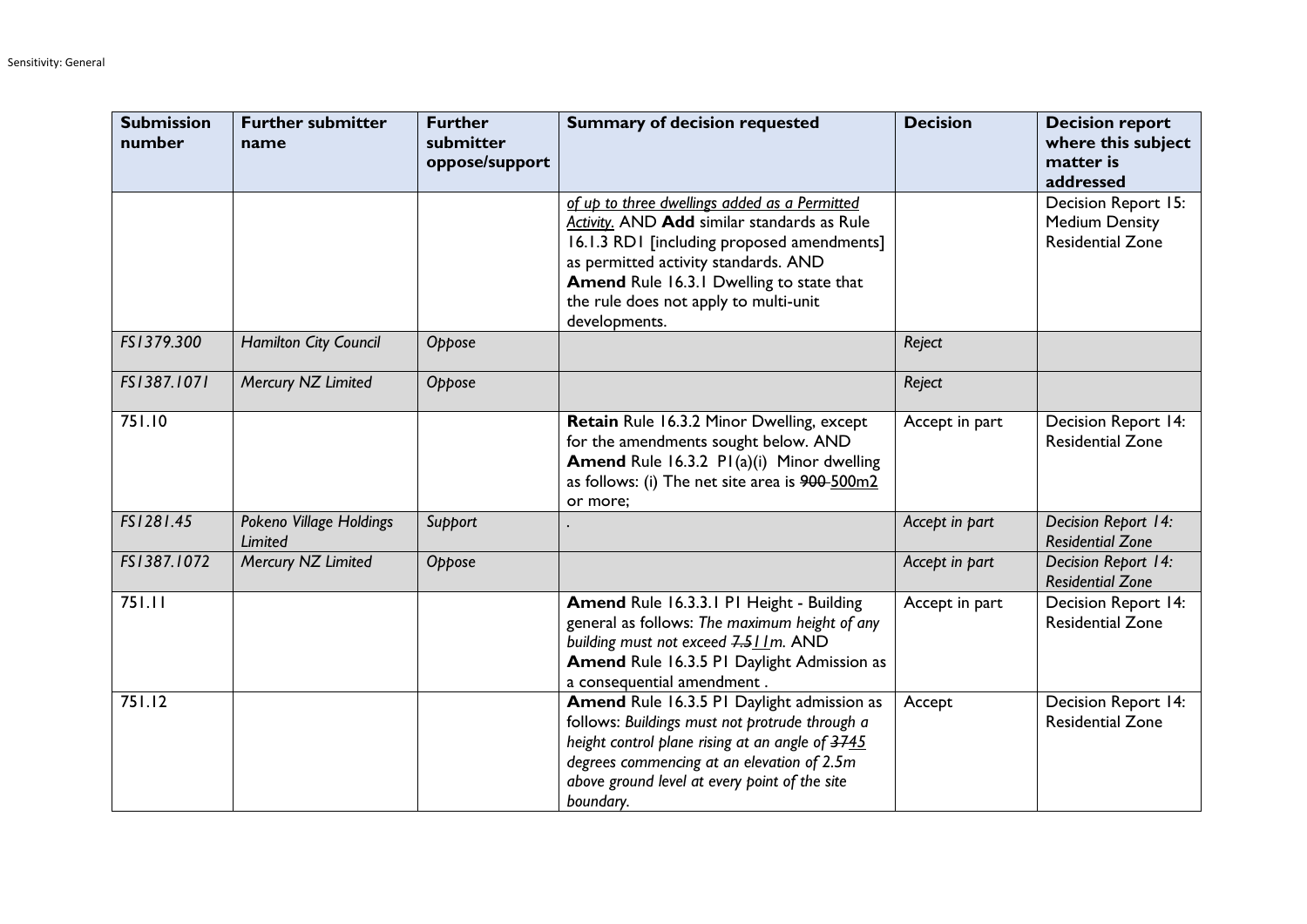| <b>Submission</b><br>number | <b>Further submitter</b><br>name                 | <b>Further</b><br>submitter<br>oppose/support | <b>Summary of decision requested</b>                                                                                                                                                                                                                                                                                                                                                                                                                                                                                                                                                                                                                                                                                                                                                                                                                                                       | <b>Decision</b> | <b>Decision report</b><br>where this subject<br>matter is<br>addressed |
|-----------------------------|--------------------------------------------------|-----------------------------------------------|--------------------------------------------------------------------------------------------------------------------------------------------------------------------------------------------------------------------------------------------------------------------------------------------------------------------------------------------------------------------------------------------------------------------------------------------------------------------------------------------------------------------------------------------------------------------------------------------------------------------------------------------------------------------------------------------------------------------------------------------------------------------------------------------------------------------------------------------------------------------------------------------|-----------------|------------------------------------------------------------------------|
| FS1261.18                   | Annie Chen                                       | Support                                       |                                                                                                                                                                                                                                                                                                                                                                                                                                                                                                                                                                                                                                                                                                                                                                                                                                                                                            | Accept          | Decision Report 14:<br><b>Residential Zone</b>                         |
| FS1297.24                   | CSL Trust & Top End<br><b>Properties Limited</b> | Support                                       |                                                                                                                                                                                                                                                                                                                                                                                                                                                                                                                                                                                                                                                                                                                                                                                                                                                                                            | Accept          | Decision Report 14:<br><b>Residential Zone</b>                         |
| 751.13                      |                                                  |                                               | Amend Rule 16.3.6 PI Building Coverage as<br>follows: The total building coverage must not<br>exceed 40 60%.                                                                                                                                                                                                                                                                                                                                                                                                                                                                                                                                                                                                                                                                                                                                                                               | Reject          | Decision Report 14:<br><b>Residential Zone</b>                         |
| 751.14                      |                                                  |                                               | <b>Amend Rule 16.3.7 Living Court as follows:</b><br>P1 (a) A living court must be provided for each<br>dwelling that meets all of the following conditions:<br>(iii) When located on the ground floor it has a<br>minimum area of 8040m2 and a minimum<br>dimension of $43m$ in any direction. (iv) When<br>located on a balcony of an above ground<br>apartment, it must have a minimum area of $+5$<br>10 m2 and a minimum dimension of 2m in any<br>direction. P2 (a) A living couirt must be provided<br>for each minor dwelling that meets all of the<br>following conditions:  (iii) When located on the<br>ground floor it has a minimum area of 4010m2<br>and a minimum dimension of $42m$ in any<br>direction. (iv) When located on a balcony of an<br>above ground apartment, it must have a<br>minimum area of $+58$ m2 and a minimum<br>dimension of $21.6m$ in any direction | Reject          | Decision Report 14:<br><b>Residential Zone</b>                         |
| FS1261.21                   | Annie Chen                                       | Support                                       |                                                                                                                                                                                                                                                                                                                                                                                                                                                                                                                                                                                                                                                                                                                                                                                                                                                                                            | Reject          | Decision Report 14:<br><b>Residential Zone</b>                         |
| FS1297.27                   | CSL Trust & Top End<br><b>Properties Limited</b> | Support                                       |                                                                                                                                                                                                                                                                                                                                                                                                                                                                                                                                                                                                                                                                                                                                                                                                                                                                                            | Reject          | Decision Report 14:<br><b>Residential Zone</b>                         |
| FS1377.269                  | Havelock Village Limited                         | Support                                       |                                                                                                                                                                                                                                                                                                                                                                                                                                                                                                                                                                                                                                                                                                                                                                                                                                                                                            | Reject          | Decision Report 14:<br><b>Residential Zone</b>                         |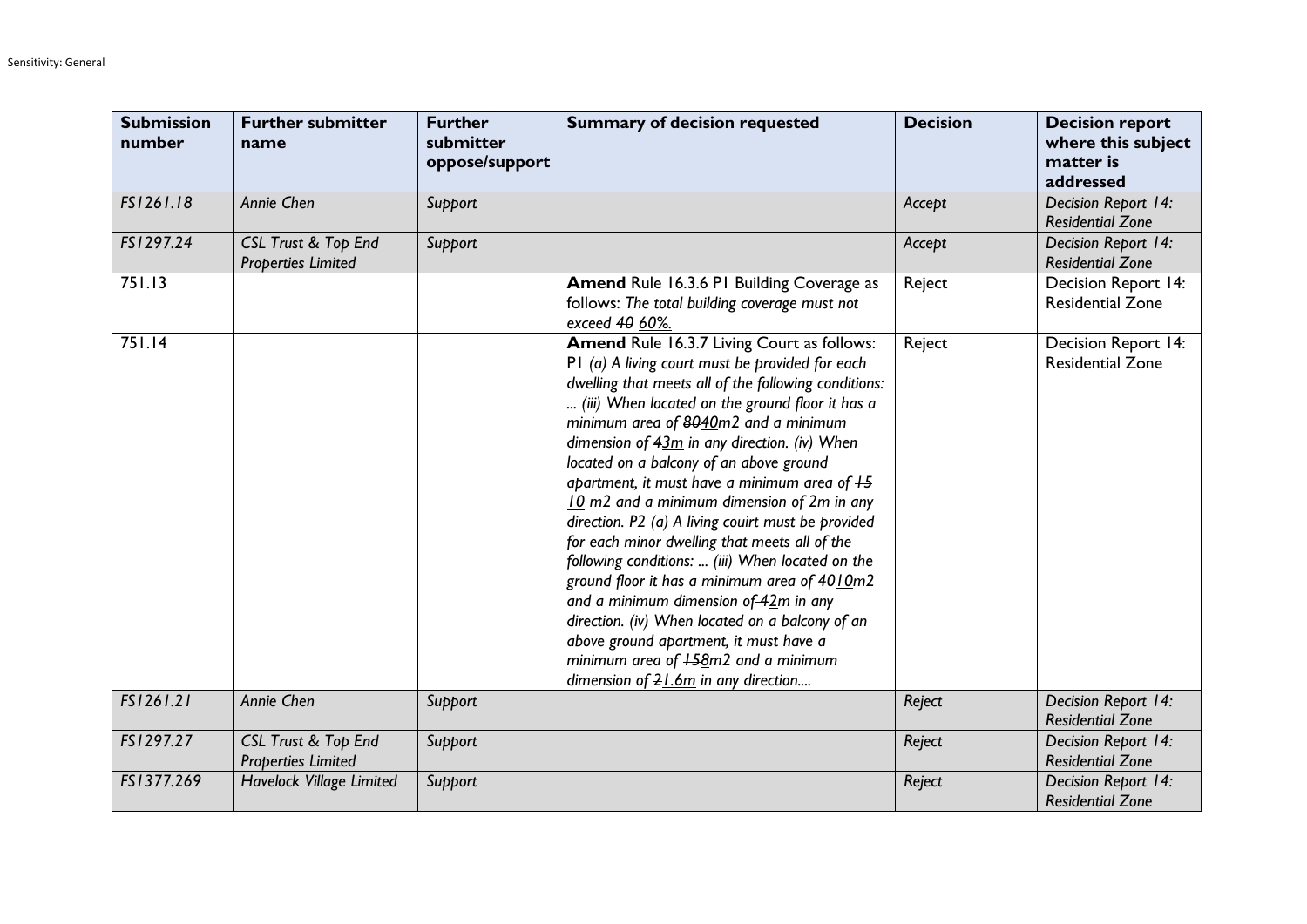| <b>Submission</b><br>number | <b>Further submitter</b><br>name                 | <b>Further</b><br>submitter<br>oppose/support | <b>Summary of decision requested</b>                                                                                                                                                                                                                                                                                        | <b>Decision</b> | <b>Decision report</b><br>where this subject<br>matter is<br>addressed |
|-----------------------------|--------------------------------------------------|-----------------------------------------------|-----------------------------------------------------------------------------------------------------------------------------------------------------------------------------------------------------------------------------------------------------------------------------------------------------------------------------|-----------------|------------------------------------------------------------------------|
| 751.15                      |                                                  |                                               | <b>Amend Rule 16.3.8 Service Court as follows:</b><br>P1 (a) A service court must be provided for each<br>dwelling and minor dwelling, each with the<br>following dimensions: (i) minimum area of<br><b>+5.5m2</b> ; and (ii) contains a circle of at least 32m<br>diameter.                                                | Accept in part  | Decision Report 14:<br><b>Residential Zone</b>                         |
| FS1261.24                   | Annie Chen                                       | Support                                       |                                                                                                                                                                                                                                                                                                                             | Accept in part  | Decision Report 14:<br><b>Residential Zone</b>                         |
| FS1297.30                   | CSL Trust & Top End<br><b>Properties Limited</b> | Support                                       |                                                                                                                                                                                                                                                                                                                             | Accept in part  | Decision Report 14:<br><b>Residential Zone</b>                         |
| FS1377.270                  | <b>Havelock Village Limited</b>                  | Support                                       |                                                                                                                                                                                                                                                                                                                             | Accept in part  | Decision Report 14:<br><b>Residential Zone</b>                         |
| 751.16                      |                                                  |                                               | Amend Rule 16.3.9.1 P1 Building setbacks -<br>All boundaries as follows: (a) A building must<br>be set back a minimum of:  (iii) $+51.2m$ from<br>every boundary other than a road boundary; and<br>(iv) $\frac{1.51}{2m}$ from every vehicle access to another<br>site.                                                    | Reject          | Decision Report 14:<br><b>Residential Zone</b>                         |
| FS1261.26                   | Annie Chen                                       | Support                                       |                                                                                                                                                                                                                                                                                                                             | Reject          | Decision Report 14:<br><b>Residential Zone</b>                         |
| FS1297.32                   | CSL Trust & Top End<br><b>Properties Limited</b> | Support                                       |                                                                                                                                                                                                                                                                                                                             | Reject          | Decision Report 14:<br><b>Residential Zone</b>                         |
| 751.17                      |                                                  |                                               | Amend Rule 16.3.9.3 Building setback -<br>Waterbodies to adopt the provision of Rule<br>24.3.6.3 Building setbacks-water bodies,<br>including the following amendments: $PI(a)$<br>Any building must be setback a minimum of:<br>(ii)  from the bank if any named river  P3 A<br>building must be set back a minimum of 10m | Reject          | <b>Decision Report 14:</b><br><b>Residential Zone</b>                  |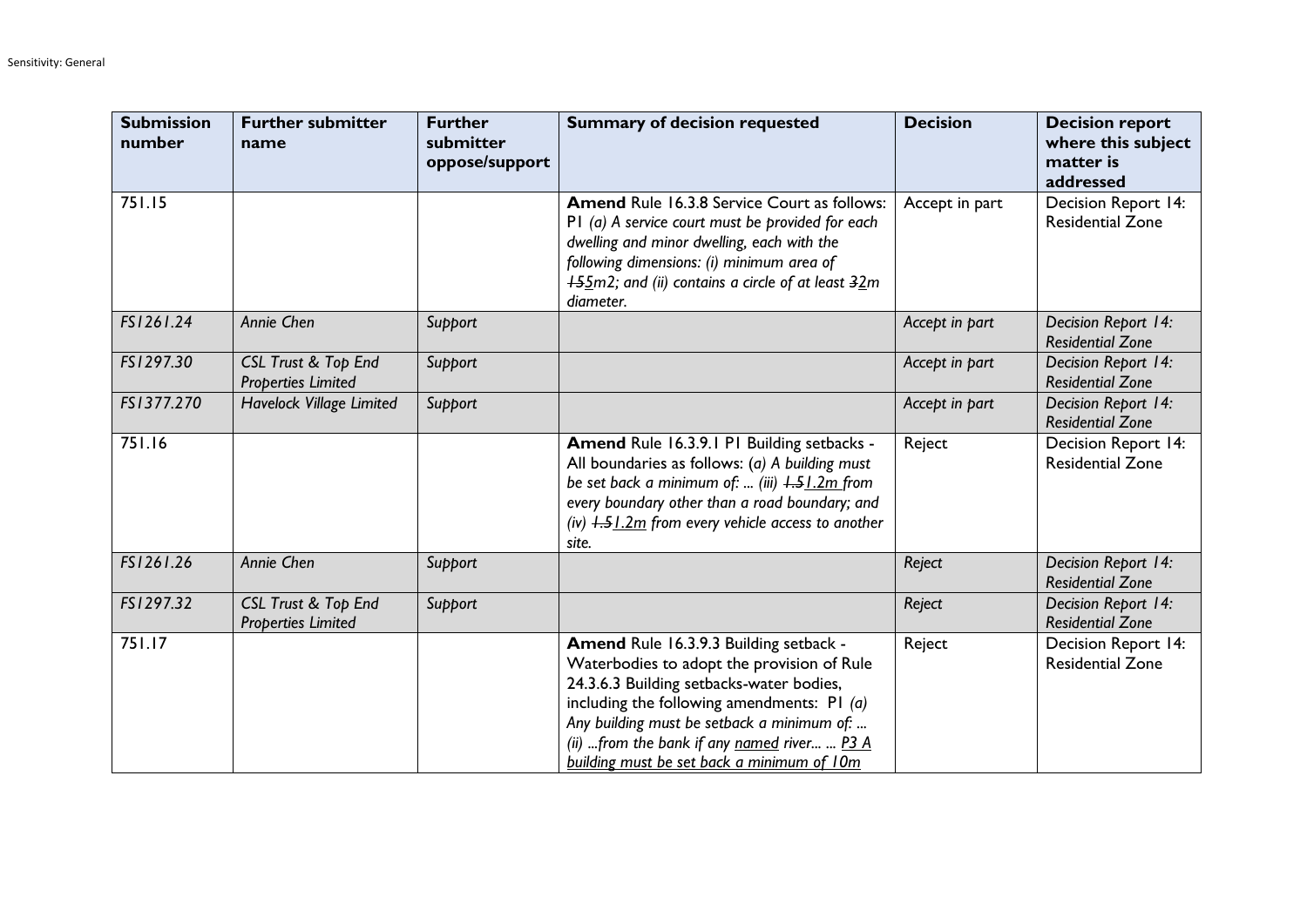| <b>Submission</b><br>number | <b>Further submitter</b><br>name                 | <b>Further</b><br>submitter<br>oppose/support | <b>Summary of decision requested</b>                                                                                                                                                                                                                            | <b>Decision</b> | <b>Decision report</b><br>where this subject<br>matter is<br>addressed |
|-----------------------------|--------------------------------------------------|-----------------------------------------------|-----------------------------------------------------------------------------------------------------------------------------------------------------------------------------------------------------------------------------------------------------------------|-----------------|------------------------------------------------------------------------|
|                             |                                                  |                                               | from the bank of a perennial or intermittent<br>named or unnamed stream.                                                                                                                                                                                        |                 |                                                                        |
| FS1281.47                   | Pokeno Village Holdings<br><b>Limited</b>        | Oppose                                        |                                                                                                                                                                                                                                                                 | Accept          | Decision Report 14:<br><b>Residential Zone</b>                         |
| FS1387.1073                 | Mercury NZ Limited                               | Oppose                                        |                                                                                                                                                                                                                                                                 | Accept          | Decision Report 14:<br><b>Residential Zone</b>                         |
| 751.18                      |                                                  |                                               | Retain Rule 16.4.1 Subdivision - General<br>other than the specific points in other<br>submission points.                                                                                                                                                       | Accept in part  | Decision Report 14:<br><b>Residential Zone</b>                         |
| FS1297.35                   | CSL Trust & Top End<br><b>Properties Limited</b> | Support                                       |                                                                                                                                                                                                                                                                 | Accept in part  | Decision Report 14:<br><b>Residential Zone</b>                         |
| FS1387.1074                 | Mercury NZ Limited                               | Oppose                                        |                                                                                                                                                                                                                                                                 | Accept in part  | Decision Report 14:<br><b>Residential Zone</b>                         |
| 751.19                      |                                                  |                                               | Retain the 450m2 minimum net site area for<br>greenfield subdivision in Rule 16.4.1 RD1<br>(a)(i) Subdivision - General AND Add a<br>provision for infill subdivision requiring a<br>minimum net site area of 350m2 in Rule<br>16.4.1(a) Subdivision - General. | Accept in part  | Decision Report 14:<br><b>Residential Zone</b>                         |
| FS1387.1075                 | Mercury NZ Limited                               | Oppose                                        |                                                                                                                                                                                                                                                                 | Accept in part  | Decision Report 14:<br><b>Residential Zone</b>                         |
| 751.20                      |                                                  |                                               | Delete Rule 16.4.1RD1 (a)(iii) Subdivision-<br>General.                                                                                                                                                                                                         | Reject          | Decision Report 14:<br><b>Residential Zone</b>                         |
| FS1387.1076                 | Mercury NZ Limited                               | Oppose                                        |                                                                                                                                                                                                                                                                 | Accept in part  | Decision Report 14:<br><b>Residential Zone</b>                         |
| 751.21                      |                                                  |                                               | Delete Rule 16.4.1(a)(iv) Subdivision -<br>General AND Add the number of rear lots<br>as a matter of discretion to Rule 16.4.1 (b)<br>Subdivision-General OR Amend Rule<br>16.4.1(a)(v) Subdivision - General to increase                                       | Accept in part  | Decision Report 14:<br><b>Residential Zone</b>                         |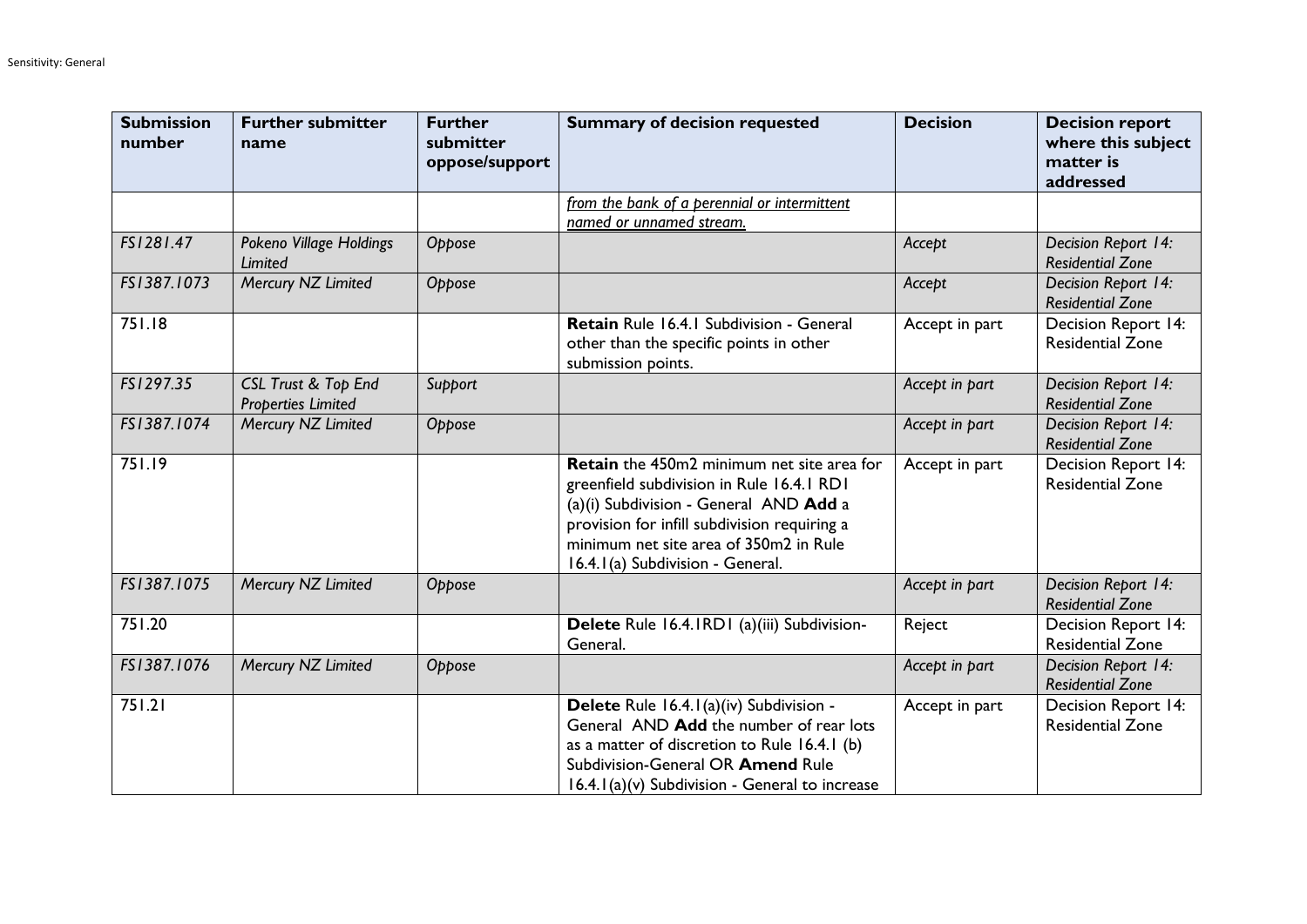| <b>Submission</b><br>number | <b>Further submitter</b><br>name                  | <b>Further</b><br>submitter<br>oppose/support | <b>Summary of decision requested</b>                                                                                                                                                                     | <b>Decision</b> | <b>Decision report</b><br>where this subject<br>matter is<br>addressed |
|-----------------------------|---------------------------------------------------|-----------------------------------------------|----------------------------------------------------------------------------------------------------------------------------------------------------------------------------------------------------------|-----------------|------------------------------------------------------------------------|
|                             |                                                   |                                               | the percentage of rear lots to no more than<br>25%. AND Amend Rule 16.4.3 RD1 (a)(v)<br>Subdivision Te Kauwhata West Residential<br>Area to increase the percentage of rear lots<br>to no more than 25%. |                 |                                                                        |
| FS1387.1077                 | Mercury NZ Limited                                | Oppose                                        |                                                                                                                                                                                                          | Accept in part  | Decision Report 14:<br><b>Residential Zone</b>                         |
| 751.22                      |                                                   |                                               | Amend Rule 16.4.3(a)(ii) Subdivision Te<br>Kauwhata West Residential Area as follows:<br>Have a minimum average net site area of<br>875700m2.                                                            | Reject          | Decision Report 14:<br><b>Residential Zone</b>                         |
| FS1318.3                    | <b>Viaduct Harbour</b><br><b>Nominees Limited</b> | Support                                       |                                                                                                                                                                                                          | Reject          | Decision Report 14:<br><b>Residential Zone</b>                         |
| FS1387.1078                 | Mercury NZ Limited                                | Oppose                                        |                                                                                                                                                                                                          | Accept          | Decision Report 14:<br><b>Residential Zone</b>                         |
| 751.23                      |                                                   |                                               | Delete Rule 16.4.13 RD1 (a) Subdivision<br>creating reserves AND Add the road<br>frontage of reserves as a matter of discretion<br>for subdivision creating reserves.                                    | Reject          | Decision Report 14:<br><b>Residential Zone</b>                         |
| 751.24                      |                                                   |                                               | <b>Amend Rule 16.4.14 Subdivision of</b><br>esplanade reserves and esplanade strips to<br>adopt the Waikato District Plan - Franklin<br>Section Rule 11.5 - Esplanade Reserves and<br>Strips.            | Reject          | Decision Report 14:<br><b>Residential Zone</b>                         |
| 751.25                      |                                                   |                                               | Amend Rule 22.3.2 PI (b) (i) Minor dwelling<br>as follows: (i) The minor dwelling must be<br>located within 2050m of the dwelling;                                                                       | Accept in part  | Decision Report 22:<br><b>Rural Zone</b>                               |
| FS1387.1079                 | Mercury NZ Limited                                | Oppose                                        |                                                                                                                                                                                                          | Accept in part  |                                                                        |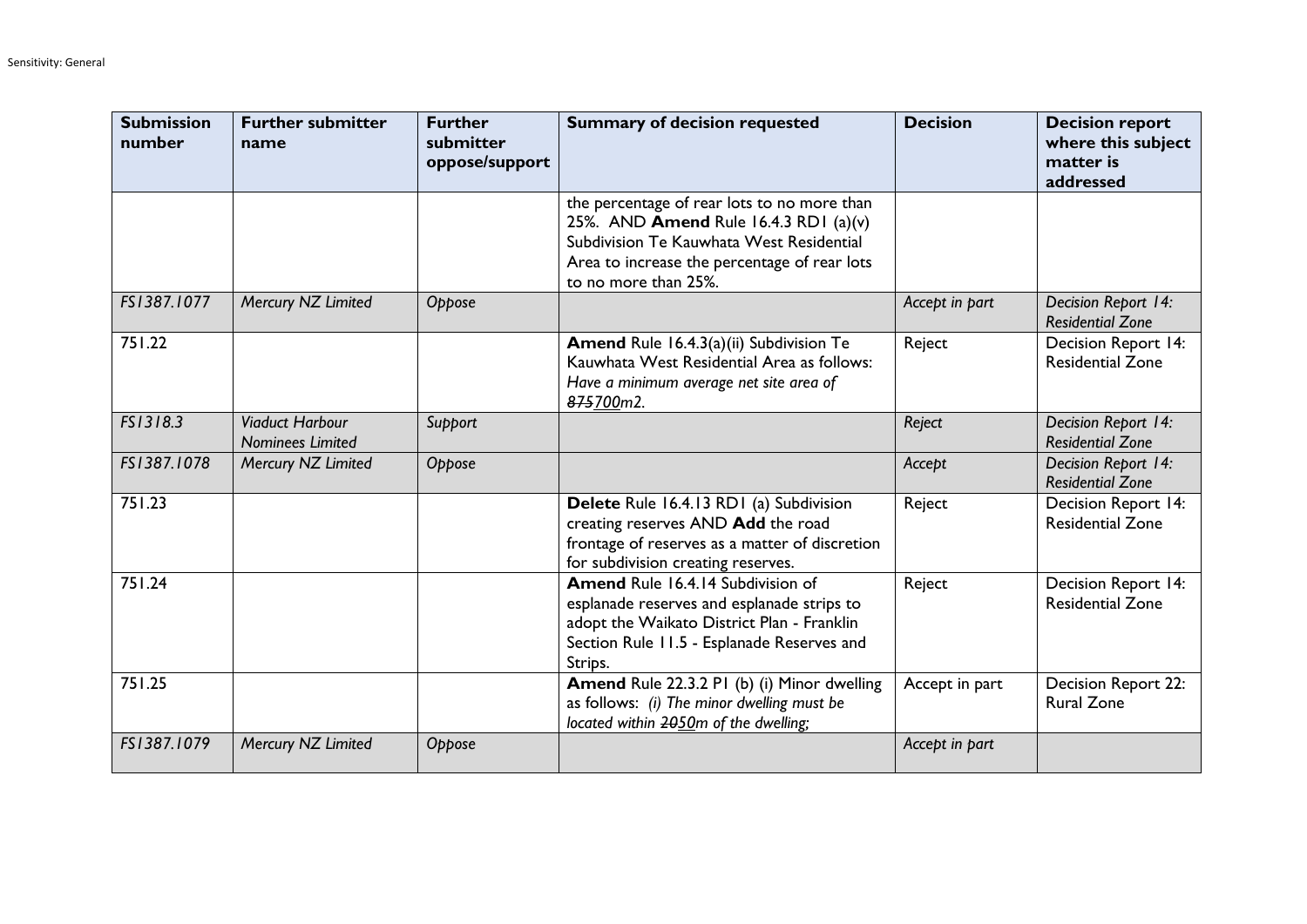| <b>Submission</b><br>number | <b>Further submitter</b><br>name | <b>Further</b><br>submitter<br>oppose/support | <b>Summary of decision requested</b>                                                                                                                                                                                                                                                                                                                                                                                                                                                                   | <b>Decision</b> | <b>Decision report</b><br>where this subject<br>matter is<br>addressed |
|-----------------------------|----------------------------------|-----------------------------------------------|--------------------------------------------------------------------------------------------------------------------------------------------------------------------------------------------------------------------------------------------------------------------------------------------------------------------------------------------------------------------------------------------------------------------------------------------------------------------------------------------------------|-----------------|------------------------------------------------------------------------|
| 751.26                      |                                  |                                               | Amend Rule 22.3.6 PI Building coverage to<br>exclude buildings associated with permitted<br>and controlled farming activities (including<br>free range poultry farming and poultry<br>hatcheries). AND Amend Rule 22.3.6<br>Building coverage after considering whether a<br>building coverage rule in the Rural Zone is<br>necessary given there is no such requirement<br>in the Waikato District Plan - Franklin<br>Section. OR Amend Rule 22.3.6 PI Building<br>coverage to increase the 2% limit. | Accept in part  | Decision Report 22:<br><b>Rural Zone</b>                               |
| FS1265.65                   | <b>Mainland Poultry Limited</b>  | Support                                       |                                                                                                                                                                                                                                                                                                                                                                                                                                                                                                        | Accept in part  |                                                                        |
| FS1387.1080                 | Mercury NZ Limited               | Oppose                                        |                                                                                                                                                                                                                                                                                                                                                                                                                                                                                                        | Accept in part  |                                                                        |
| 751.27                      |                                  |                                               | Amend Rule 22.3.7.1 Building Setbacks - All<br>boundaries to have a 10m setback from the<br>boundary of an adjoining site (or this may be<br>reduced where written consent is obtained<br>from an affected neighbour).                                                                                                                                                                                                                                                                                 | Reject          | Decision Report 22:<br><b>Rural Zone</b>                               |
| 751.28                      |                                  |                                               | Amend Rule 22.4.1.1 PR1, PR2, PR3 and PR4<br>Prohibited Activity to be a non-complying<br>activity, rather than a prohibited activity.                                                                                                                                                                                                                                                                                                                                                                 | Accept in part  | Decision Report 22:<br><b>Rural Zone</b>                               |
| FS1131.40                   | The Village Church Trust         | Support                                       |                                                                                                                                                                                                                                                                                                                                                                                                                                                                                                        | Accept in part  |                                                                        |
| FS1387.1081                 | Mercury NZ Limited               | Oppose                                        |                                                                                                                                                                                                                                                                                                                                                                                                                                                                                                        | Accept in part  |                                                                        |
| 751.29                      |                                  |                                               | Retain Rule 22.4.1.2 RD1 (a)(i)-(ii) General<br>subdivision                                                                                                                                                                                                                                                                                                                                                                                                                                            | Accept in part  | Decision Report 22:<br><b>Rural Zone</b>                               |
| FS1387.1082                 | Mercury NZ Limited               | Oppose                                        |                                                                                                                                                                                                                                                                                                                                                                                                                                                                                                        | Accept in part  |                                                                        |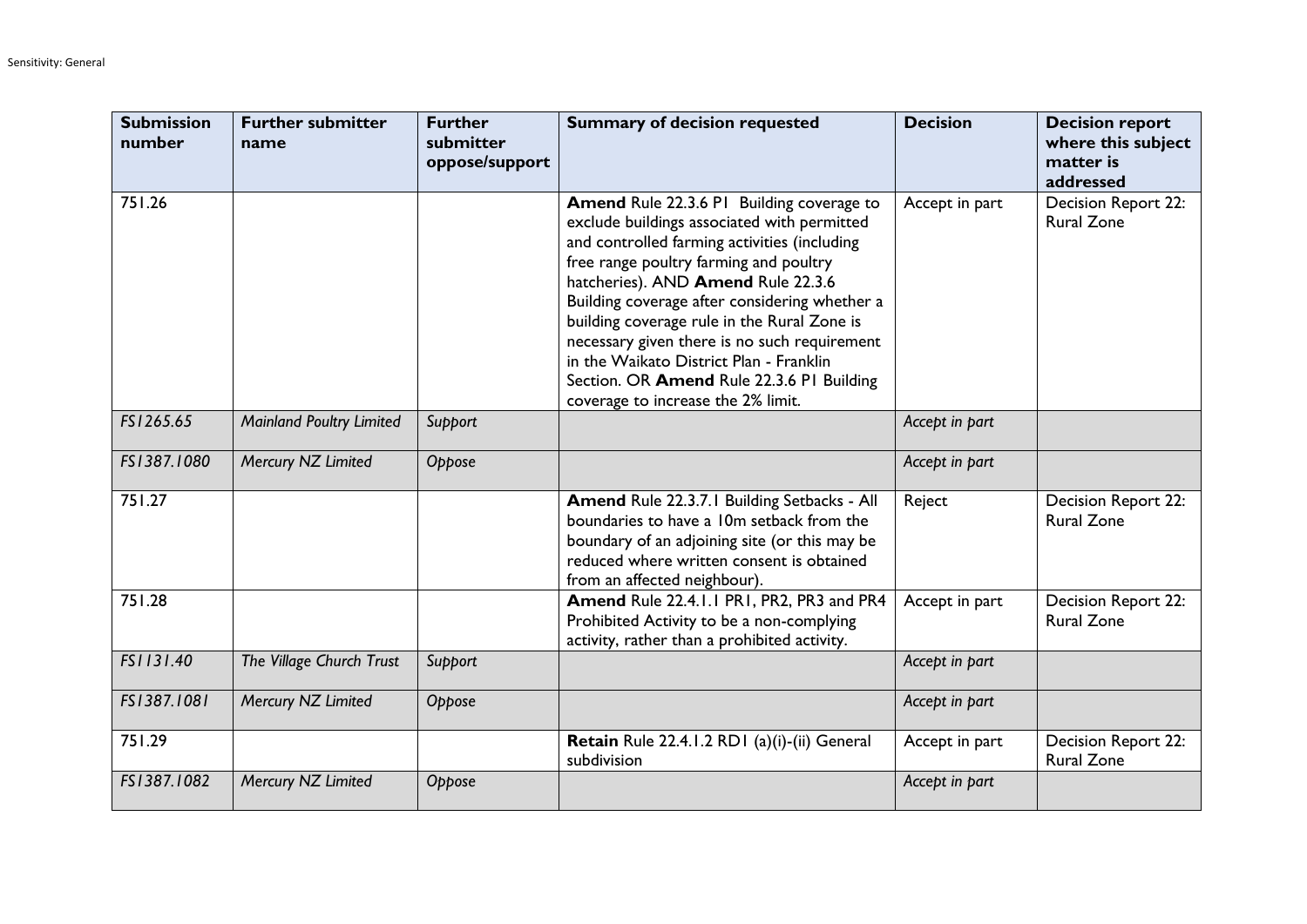| <b>Submission</b><br>number | <b>Further submitter</b><br>name | <b>Further</b><br>submitter<br>oppose/support | <b>Summary of decision requested</b>                                                                                                                                                                                                                                                                                                                              | <b>Decision</b> | <b>Decision report</b><br>where this subject<br>matter is<br>addressed |
|-----------------------------|----------------------------------|-----------------------------------------------|-------------------------------------------------------------------------------------------------------------------------------------------------------------------------------------------------------------------------------------------------------------------------------------------------------------------------------------------------------------------|-----------------|------------------------------------------------------------------------|
| 751.30                      |                                  |                                               | Retain Rule 22.4.1.2 RD1 (a)(iv) General<br>subdivision                                                                                                                                                                                                                                                                                                           | Accept in part  | Decision Report 22:<br><b>Rural Zone</b>                               |
| FS1387.1083                 | Mercury NZ Limited               | Oppose                                        |                                                                                                                                                                                                                                                                                                                                                                   | Accept in part  |                                                                        |
| 751.31                      |                                  |                                               | Add a discretionary activity rule to Rule<br>22.4.1.2 General subdivision as follows: $\underline{D1}$ (a)<br>General subdivision around an existing dwelling<br>and associated curtilage that does not comply<br>with Rule 22.4.1.2(iv) RD1. (b) General<br>subdivision around established rural activities that<br>does not comply with Rule 22.4.1.2 (iv) RD1. | Reject          | Decision Report 22:<br><b>Rural Zone</b>                               |
| FS1387.1084                 | Mercury NZ Limited               | Oppose                                        |                                                                                                                                                                                                                                                                                                                                                                   | Accept          |                                                                        |
| 751.32                      |                                  |                                               | Delete Rule 22.4.1.2 RD1(a)(v) General<br>subdivision AND Add a matter of discretion<br>to Rule 22.4.1.2 RD1 (b) as follows; $(vi)$<br>Effects on rural productivity and fragmentation of<br>high class soils.                                                                                                                                                    | Accept in part  | Decision Report 22:<br><b>Rural Zone</b>                               |
| FS1387.1085                 | Mercury NZ Limited               | Oppose                                        |                                                                                                                                                                                                                                                                                                                                                                   | Accept in part  |                                                                        |
| 751.33                      |                                  |                                               | No specific decision is sought, but submission<br>considers that the Proposed Waikato District<br>Plan lacks provision of residential land supply<br>as required by the Future Proof Strategy.                                                                                                                                                                    | Reject          | Decision Report 32:<br>Miscellaneous<br><b>Matters</b>                 |
| FS1385.44                   | Mercury NZ Limited               | Oppose                                        |                                                                                                                                                                                                                                                                                                                                                                   | Accept          |                                                                        |
| 751.34                      |                                  |                                               | No decision sought, but the submission<br>considers the Proposed District Plan should<br>encourage the subdivision of larger residential<br>sites within the existing urban area to                                                                                                                                                                               | Reject          | Decision Report 32:<br>Miscellaneous<br><b>Matters</b>                 |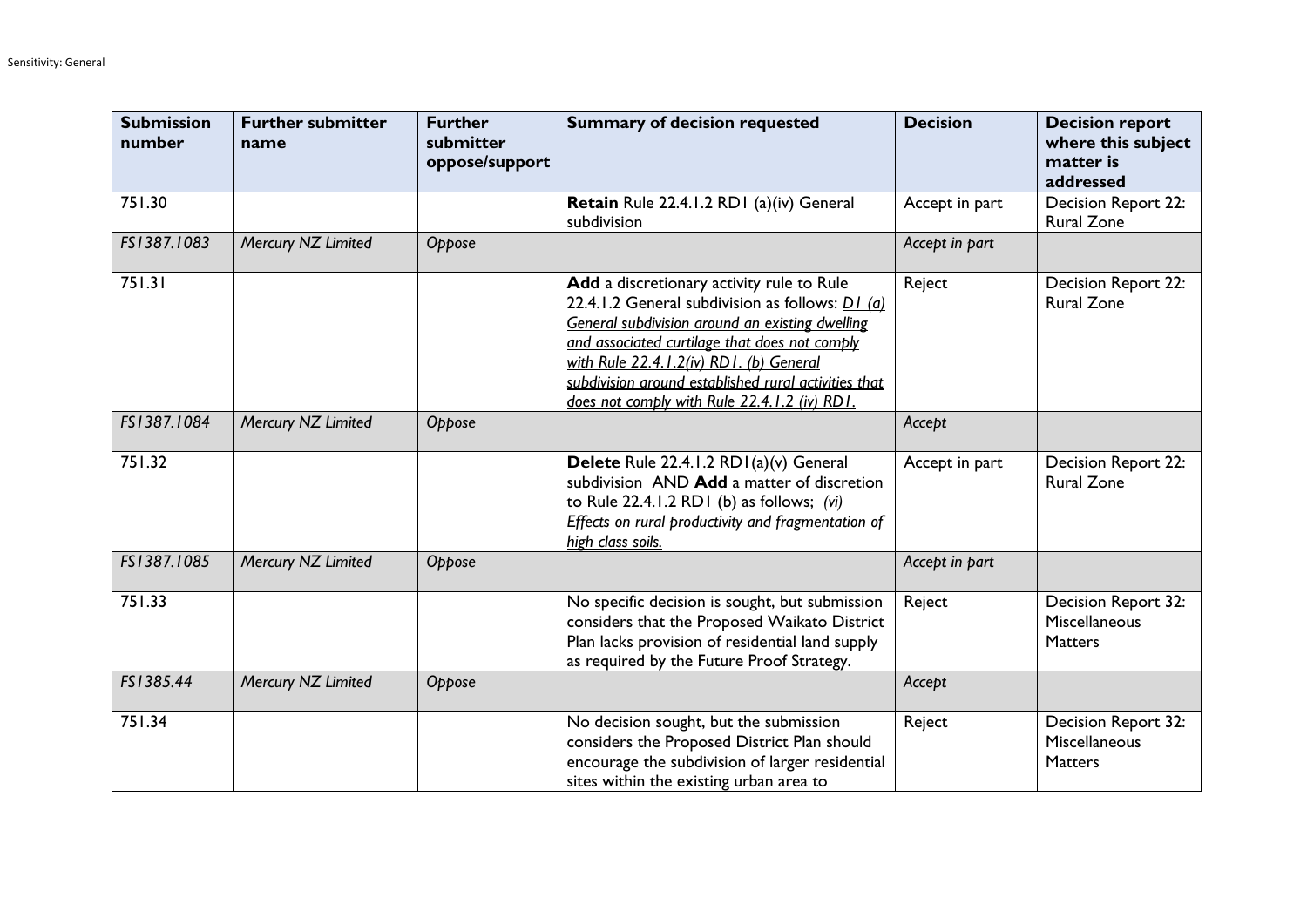| <b>Submission</b><br>number | <b>Further submitter</b><br>name | <b>Further</b><br>submitter<br>oppose/support | <b>Summary of decision requested</b>                                                                                                                                                                                                                                                                                    | <b>Decision</b> | <b>Decision report</b><br>where this subject<br>matter is<br>addressed |
|-----------------------------|----------------------------------|-----------------------------------------------|-------------------------------------------------------------------------------------------------------------------------------------------------------------------------------------------------------------------------------------------------------------------------------------------------------------------------|-----------------|------------------------------------------------------------------------|
|                             |                                  |                                               | encourage intensification within existing<br>urban areas.                                                                                                                                                                                                                                                               |                 |                                                                        |
| 751.35                      |                                  |                                               | No specific decision sought, but the<br>submission considers that intensification to<br>rural residential (Country Living) in areas that<br>do not contain elite/prime soils and adjoin<br>urban development should be encouraged to<br>ensure land supply requirements are met<br>while preserving the soil resources. | Reject          | Decision Report 32:<br>Miscellaneous<br><b>Matters</b>                 |
| FS1379.297                  | Hamilton City Council            | Oppose                                        |                                                                                                                                                                                                                                                                                                                         | Accept          |                                                                        |
| 751.36                      |                                  |                                               | No specific decision is sought, but submission<br>supports the incentivisation of legally and<br>physically protecting Significant Natural Areas<br>and other areas of existing biodiversity.                                                                                                                           | Accept in part  | Decision Report 9:<br>Significant Natural<br>Areas                     |
| 751.37                      |                                  |                                               | No specific decision sought, however the<br>submitter states that the proposed access<br>standards are excessive.                                                                                                                                                                                                       | Reject          | Decision Report 13:<br>Infrastructure                                  |
| FS1387.1086                 | Mercury NZ Limited               | Oppose                                        |                                                                                                                                                                                                                                                                                                                         | Accept          | Decision Report 13:<br>Infrastructure                                  |
| 751.38                      |                                  |                                               | No specific decision is sought, but the<br>submission supports the direction of the<br>Proposed Waikato District Plan as it gives<br>effect to the National Policy Statement on<br>Urban Development Capacity through<br>rezoning of land and allows for some<br>intensification of existing urban areas.               | Reject          | Decision Report 32:<br>Miscellaneous<br><b>Matters</b>                 |
| FS1385.45                   | Mercury NZ Limited               | Oppose                                        |                                                                                                                                                                                                                                                                                                                         | Accept          |                                                                        |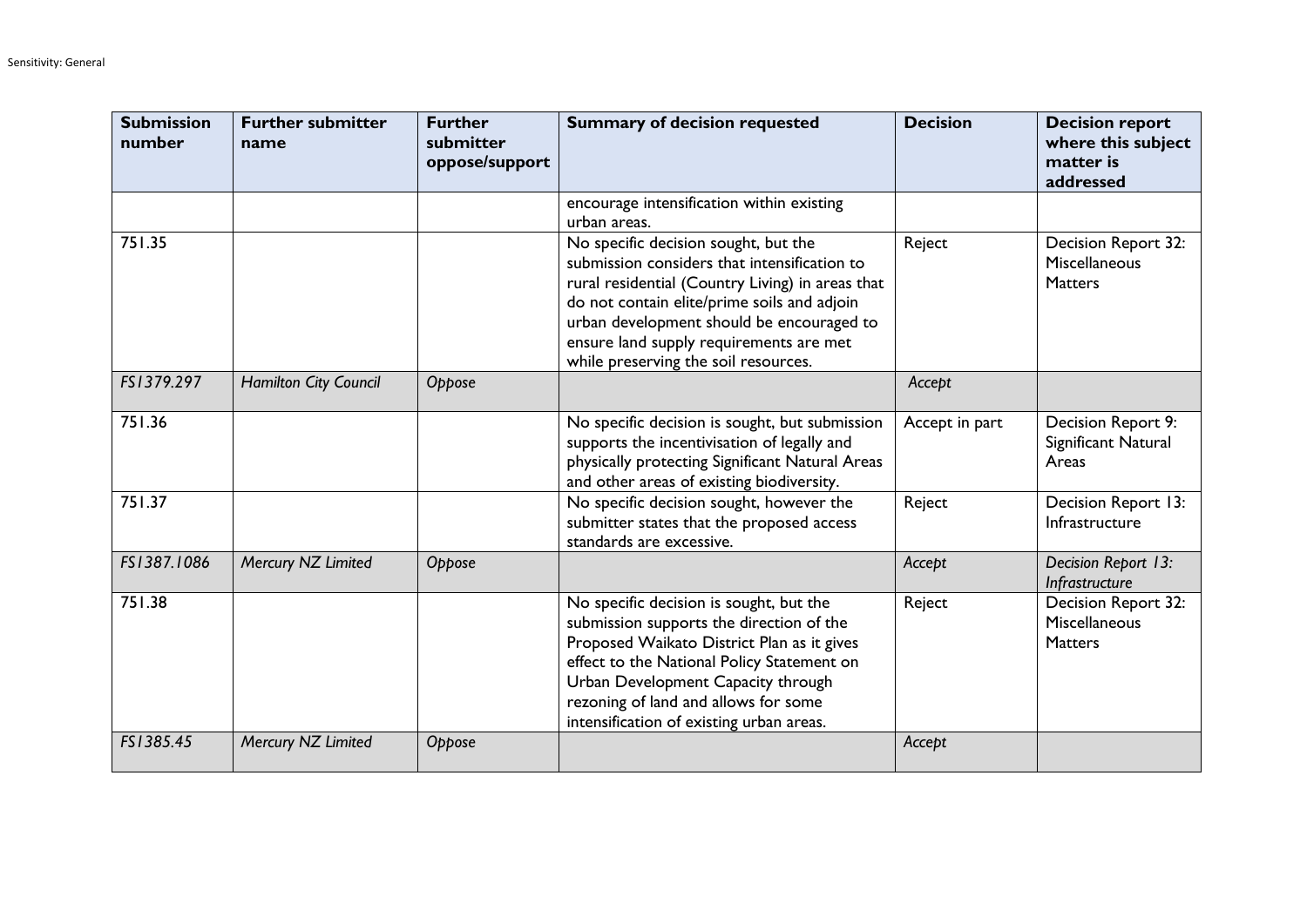| <b>Submission</b><br>number | <b>Further submitter</b><br>name | <b>Further</b><br>submitter<br>oppose/support | <b>Summary of decision requested</b>                                                                                                                                                                                                                                                                                                                                                                                                                                                                                                              | <b>Decision</b> | <b>Decision report</b><br>where this subject<br>matter is<br>addressed  |
|-----------------------------|----------------------------------|-----------------------------------------------|---------------------------------------------------------------------------------------------------------------------------------------------------------------------------------------------------------------------------------------------------------------------------------------------------------------------------------------------------------------------------------------------------------------------------------------------------------------------------------------------------------------------------------------------------|-----------------|-------------------------------------------------------------------------|
| 751.39                      |                                  |                                               | <b>Amend the Proposed Waikato District Plan</b><br>to provide for an additional Residential Zone<br>to support intensification and compact<br>growth within existing Town Centres and<br>future public transport stations. The<br>proposed new Residential Zone shall be<br>similiar to the Auckland Unitary Plan's Mixed<br>Housing Zone or the medium density zone as<br>defined in the Draft National Planning<br>Standards. The Residential Zone should be<br>broken into overlays to recognise the specific<br>characteristics of each town. | Accept          | Decision Report 15:<br><b>Medium Density</b><br><b>Residential Zone</b> |
| FS1316.53                   | Alstra (2012) Limited            | Oppose                                        |                                                                                                                                                                                                                                                                                                                                                                                                                                                                                                                                                   | Reject          | Decision Report 15:<br><b>Medium Density</b><br><b>Residential Zone</b> |
| FS1387.1087                 | Mercury NZ Limited               | Oppose                                        |                                                                                                                                                                                                                                                                                                                                                                                                                                                                                                                                                   | Reject          | Decision Report 15:<br><b>Medium Density</b><br><b>Residential Zone</b> |
| 751.40                      |                                  |                                               | <b>Amend</b> the location of the Walkway,<br>Cycleway, Bridleway from the property at 33<br>Kowhai Street, Tuakau to be contained within<br>the reserve to the southeast of the site.                                                                                                                                                                                                                                                                                                                                                             | Accept in part  | Decision Report 13:<br>Infrastructure                                   |
| FS1387.1088                 | Mercury NZ Limited               | Oppose                                        |                                                                                                                                                                                                                                                                                                                                                                                                                                                                                                                                                   | Accept in part  | Decision Report 13:<br>Infrastructure                                   |
| 751.41                      |                                  |                                               | Retain the Residential Zone at 33 Kowhai<br>Street, Tuakau as notified.                                                                                                                                                                                                                                                                                                                                                                                                                                                                           | Accept in part  | <b>Decision Report</b><br>28D: Zoning -<br>Tuakau                       |
| FS1387.1089                 | Mercury NZ Limited               | Oppose                                        |                                                                                                                                                                                                                                                                                                                                                                                                                                                                                                                                                   | Accept in part  |                                                                         |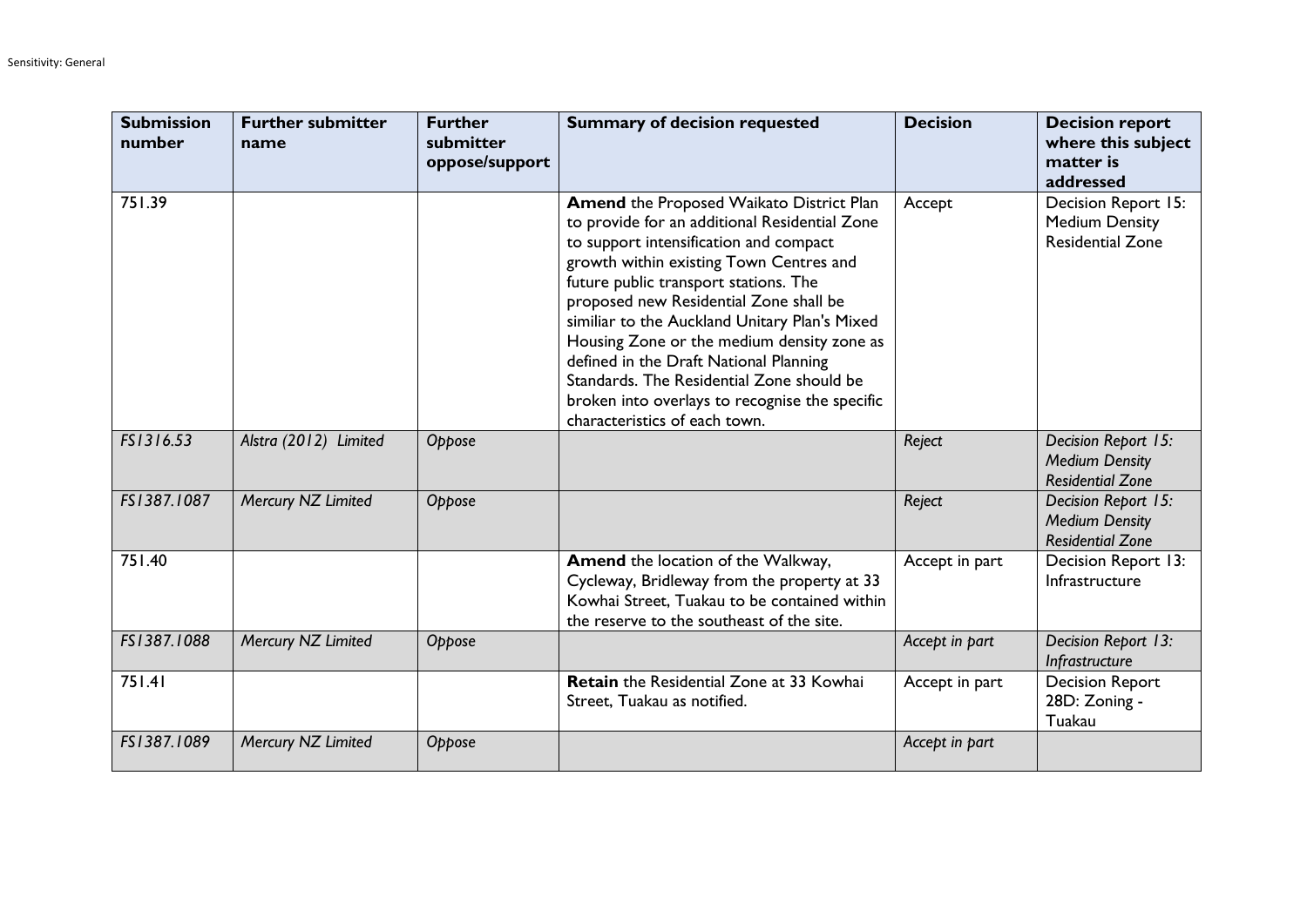| <b>Submission</b><br>number | <b>Further submitter</b><br>name | <b>Further</b><br>submitter<br>oppose/support | <b>Summary of decision requested</b>                                                                                                                                                                                                                                                                                                                                                                                                                                                                                                                                                                                                                                                                                                                                                      | <b>Decision</b> | <b>Decision report</b><br>where this subject<br>matter is<br>addressed                                                        |
|-----------------------------|----------------------------------|-----------------------------------------------|-------------------------------------------------------------------------------------------------------------------------------------------------------------------------------------------------------------------------------------------------------------------------------------------------------------------------------------------------------------------------------------------------------------------------------------------------------------------------------------------------------------------------------------------------------------------------------------------------------------------------------------------------------------------------------------------------------------------------------------------------------------------------------------------|-----------------|-------------------------------------------------------------------------------------------------------------------------------|
| 751.42                      |                                  |                                               | Ensure that the property at 18 Booth<br>Cresent, Tuakau is zoned to allow multiple<br>dwellings and small lot sizes.                                                                                                                                                                                                                                                                                                                                                                                                                                                                                                                                                                                                                                                                      | Accept          | <b>Decision Report</b><br>28D: Zoning -<br>Tuakau                                                                             |
| FS1387.1090                 | Mercury NZ Limited               | Oppose                                        |                                                                                                                                                                                                                                                                                                                                                                                                                                                                                                                                                                                                                                                                                                                                                                                           | Reject          |                                                                                                                               |
| 751.43                      |                                  |                                               | Delete Policy 4.2.15(a)(iv) Earthworks OR<br><b>Amend Policy 4.2.15(a)(iv) Earthworks to</b><br>ensure fill can be imported where required to<br>enable land to be developed for residential<br>activities as follows: The importation of cleanfill<br>is avoided in the Residential Zone, except where<br>it is required to enable land to be developed for<br>residential purposes. OR Amend Policy<br>4.2.15(a)(iv) Earthworks to ensure fill can be<br>imported where required to enable land to<br>be developed for residential activities follows:<br>The importation of cleanfill is avoided in the<br>Residential Zone The inappropriate importation<br>of cleanfill is avoided in the Residential Zone<br>where it is not required to enable greenfield land<br>to be developed. | Reject          | Decision Report 14:<br><b>Residential Zone</b>                                                                                |
| 751.44                      |                                  |                                               | Retain Objective 4.2.16 Housing options,<br>except for the amendments below. AND<br>Add to Objective 4.2.16 Housing Objectives<br>the following: Multi-unit development including<br>low rise apartments is promoted within walking<br>distance to existing Town Centres, public<br>amenities and public transport. Smaller lots size<br>and multi-unit development promoted within new<br>greenfield sites where the land is within walking<br>distance to amenities and reserves.                                                                                                                                                                                                                                                                                                       | Accept in part  | <b>Decision Report 14:</b><br>Residential Zone and<br>Decision Report 15:<br><b>Medium Density</b><br><b>Residential Zone</b> |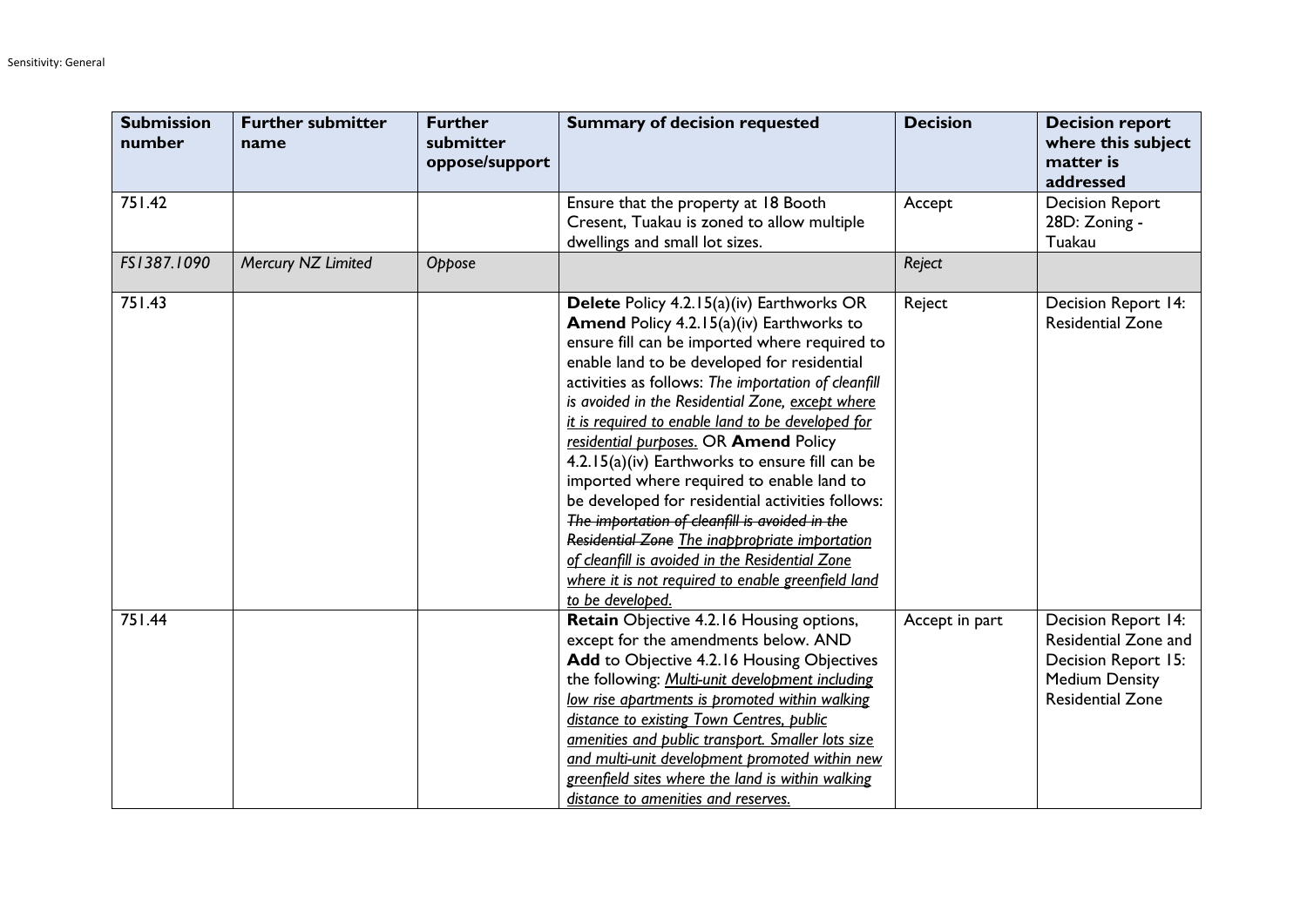| <b>Submission</b><br>number | <b>Further submitter</b><br>name                              | <b>Further</b><br>submitter<br>oppose/support | <b>Summary of decision requested</b>                     | <b>Decision</b> | <b>Decision report</b><br>where this subject<br>matter is<br>addressed                                                        |
|-----------------------------|---------------------------------------------------------------|-----------------------------------------------|----------------------------------------------------------|-----------------|-------------------------------------------------------------------------------------------------------------------------------|
| FS1377.271                  | Havelock Village Limited                                      | Support                                       |                                                          | Accept in part  | Decision Report 14:<br><b>Residential Zone and</b><br>Decision Report 15:<br><b>Medium Density</b><br><b>Residential Zone</b> |
| FS1387.1091                 | Mercury NZ Limited                                            | Oppose                                        |                                                          | Accept in part  | Decision Report 14:<br><b>Residential Zone and</b><br>Decision Report 15:<br><b>Medium Density</b><br><b>Residential Zone</b> |
| 751.45                      |                                                               |                                               | Retain Policy 4.2.17 Housing types.                      | Accept in part  | Decision Report 14:<br><b>Residential Zone</b>                                                                                |
| FS1387.1092                 | Mercury NZ Limited                                            | Oppose                                        |                                                          | Accept in part  | Decision Report 14:<br><b>Residential Zone</b>                                                                                |
| 751.46                      |                                                               |                                               | Delete Policy 4.2.18(b)(v) (D) Multi-unit<br>development | Accept          | Decision Report 14:<br><b>Residential Zone</b>                                                                                |
| FS1387.1093                 | Mercury NZ Limited                                            | Oppose                                        |                                                          | Reject          |                                                                                                                               |
| 751.47                      |                                                               |                                               | Retain Policy 4.7.3 Residential subdivision              | Accept          | Decision Report 32:<br>Miscellaneous<br>Matters                                                                               |
| FS1108.151                  | Te Whakakitenga o<br>Waikato Incorporated<br>(Waikato-Tainui) | Oppose                                        |                                                          | Reject          |                                                                                                                               |
| FS1139.136                  | Turangawaewae Trust<br><b>Board</b>                           | Oppose                                        |                                                          | Reject          |                                                                                                                               |
| FS1387.1094                 | Mercury NZ Limited                                            | Oppose                                        |                                                          | Reject          |                                                                                                                               |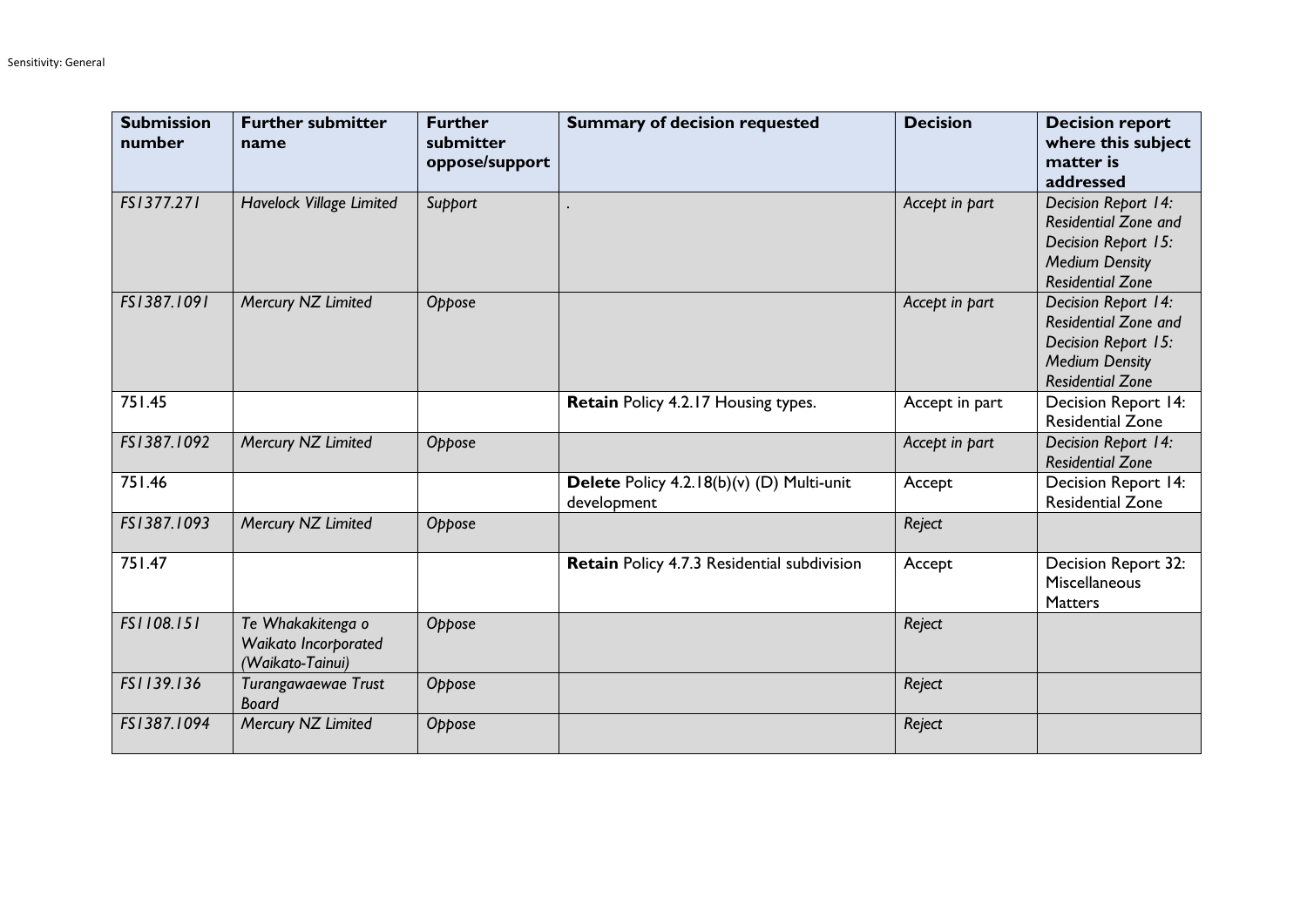| <b>Submission</b><br>number | <b>Further submitter</b><br>name | <b>Further</b><br>submitter<br>oppose/support | <b>Summary of decision requested</b>                                                                                                                                                                                                                                                                                                                                                                                                                                                        | <b>Decision</b> | <b>Decision report</b><br>where this subject<br>matter is<br>addressed |
|-----------------------------|----------------------------------|-----------------------------------------------|---------------------------------------------------------------------------------------------------------------------------------------------------------------------------------------------------------------------------------------------------------------------------------------------------------------------------------------------------------------------------------------------------------------------------------------------------------------------------------------------|-----------------|------------------------------------------------------------------------|
| 751.48                      |                                  |                                               | Retain Policies 4.7.2(a)(i) - (vi) Subdivision<br>location and design                                                                                                                                                                                                                                                                                                                                                                                                                       | Accept          | Decision Report 32:<br>Miscellaneous<br><b>Matters</b>                 |
| FS1387.1095                 | Mercury NZ Limited               | Oppose                                        |                                                                                                                                                                                                                                                                                                                                                                                                                                                                                             | Reject          |                                                                        |
| 751.49                      |                                  |                                               | Delete Policy 4.7.2 (a) (vii) Subdivision<br>location and design OR Amend Policy<br>4.7.2(a)(vii) Subdivision location and design as<br>follows: Promote consistent grid layout while<br>allowing for alternative road designs where a grid<br>layout is not appropriate due to topographical<br>constraints.                                                                                                                                                                               | Reject          | Decision Report 32:<br>Miscellaneous<br><b>Matters</b>                 |
| FS1387.1096                 | Mercury NZ Limited               | Oppose                                        |                                                                                                                                                                                                                                                                                                                                                                                                                                                                                             | Accept          |                                                                        |
| 751.50                      |                                  |                                               | Amend Rule 22.4.1.4 RD1 (a) (i) Boundary<br>relocation as follows: $(a)$ The boundary<br>relocation must: (i) Relocate a common boundary<br>or boundaries between two or more existing<br>Records of Title or consented lots that existed<br>prior to 18 July 2018.                                                                                                                                                                                                                         | Reject          | Decision Report 22:<br><b>Rural Zone</b>                               |
| 751.51                      |                                  |                                               | <b>RETAIN</b> Rule 22.4.1.5 Rural Hamlet<br>Subdivision except for the amendments<br>sought below. AND Amend Rule 22.4.1.5<br>Rural Hamlet Subdivision to enable the<br>relocation of consented lots and reduce lot<br>size as follows: (a) Subdivision to create a Rural<br>Hamlet must comply with all of the following<br>conditions: (i) It results in 3 to 5 proposed lots<br>being clustered together (ii) All existing Records of<br>Title and/or consented lots form one continuous | Accept in part  | Decision Report 22:<br><b>Rural Zone</b>                               |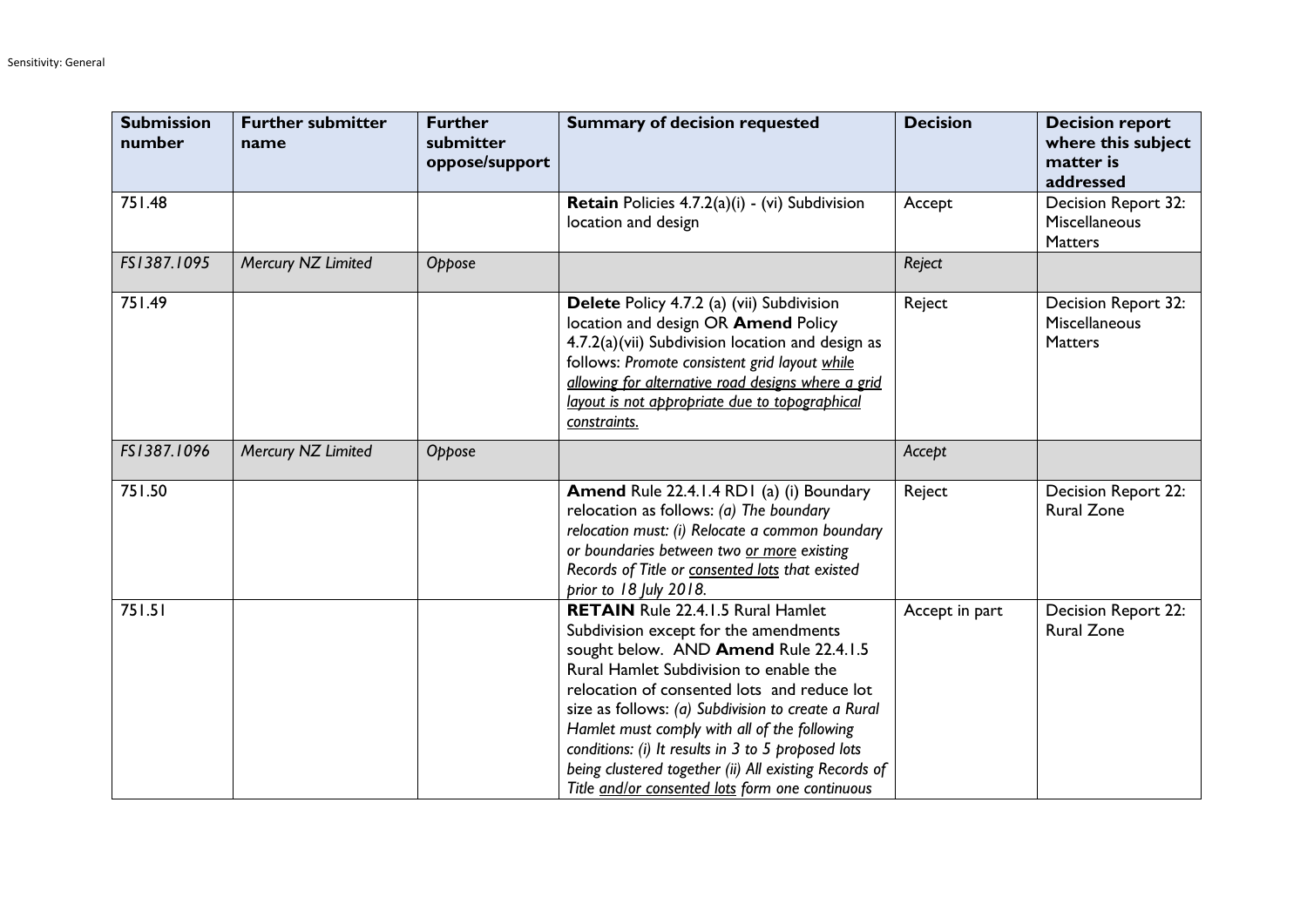| <b>Submission</b><br>number | <b>Further submitter</b><br>name | <b>Further</b><br>submitter<br>oppose/support | <b>Summary of decision requested</b>                                                                                                                                                                                                                                                                                                                                                                                                                                                                                                                                                                                                                                                                                                                                                                                                                             | <b>Decision</b> | <b>Decision report</b><br>where this subject<br>matter is<br>addressed |
|-----------------------------|----------------------------------|-----------------------------------------------|------------------------------------------------------------------------------------------------------------------------------------------------------------------------------------------------------------------------------------------------------------------------------------------------------------------------------------------------------------------------------------------------------------------------------------------------------------------------------------------------------------------------------------------------------------------------------------------------------------------------------------------------------------------------------------------------------------------------------------------------------------------------------------------------------------------------------------------------------------------|-----------------|------------------------------------------------------------------------|
|                             |                                  |                                               | landholding; (iii) Each proposed lot has a<br>minimum area of 80005,000m2; (iv) Each<br>proposed lot has a maximum area of I.6ha; (v)<br>The proposed balance lot has a minimum area of<br>20ha; and (vi) It does not create any additional<br>lots beyond the number of existing Records of<br>Title; (b) Council's discretion is restricted to the<br>following matters: (i) subdivision layout and design<br>including dimension, shape and orientation of the<br>proposed lots and specified building areas; (ii)<br>effects on rural character and amenity values; (iii)<br>effects on landscape values; (iv) potential for<br>reverse sensitivity effects; (v) extent of earthworks<br>including earthworks for the location of the<br>building platforms and access ways; (vi) effects on<br>rural productivity and fragmentation of high class<br>soils. |                 |                                                                        |
| FS1379.298                  | Hamilton City Council            | Oppose                                        |                                                                                                                                                                                                                                                                                                                                                                                                                                                                                                                                                                                                                                                                                                                                                                                                                                                                  | Accept in part  |                                                                        |
| 751.52                      |                                  | Neutral/Amend                                 | Amend Rule 22.4.1.6 Conservation lot<br>subdivision as follows: RD1 (a) The<br>subdivision must comply with all of the<br>following conditions: (i) The lot must contain:<br>A. a contiguous area of existing Significant<br>Natural Area either as shown on the planning<br>maps; and/or B. a contiguous area, to be<br>protected, enhanced and/or restored as<br>determined by an experienced and suitably<br>qualified ecologist in accordance with the<br>table below:  (ii) The area of Significant<br>Natural Area, and/or area to be enhanced                                                                                                                                                                                                                                                                                                             | Reject          | <b>Decision Report 22:</b><br><b>Rural Zone</b>                        |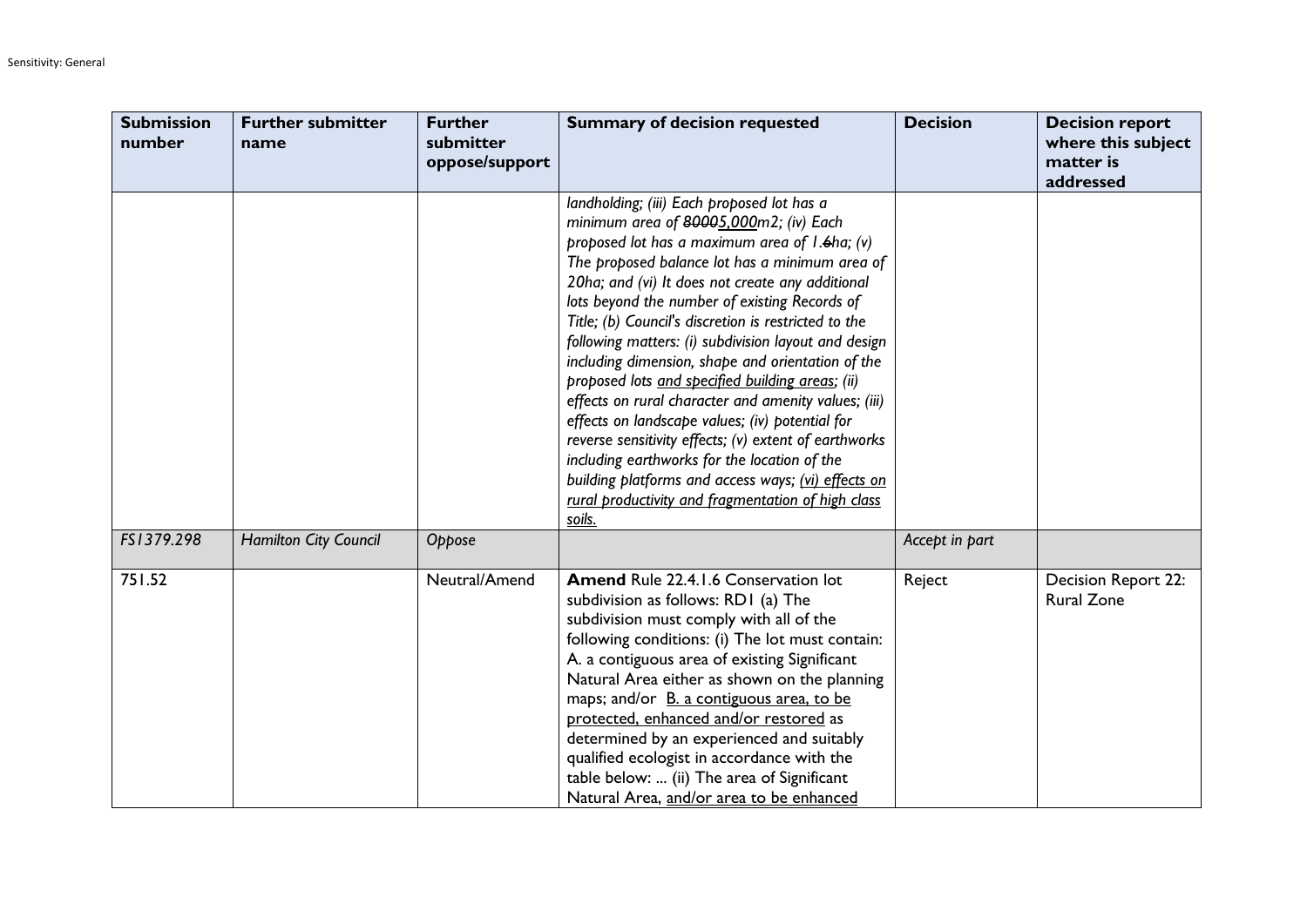| <b>Submission</b><br>number | <b>Further submitter</b><br>name | <b>Further</b><br>submitter<br>oppose/support | <b>Summary of decision requested</b>              | <b>Decision</b> | <b>Decision report</b><br>where this subject<br>matter is<br>addressed |
|-----------------------------|----------------------------------|-----------------------------------------------|---------------------------------------------------|-----------------|------------------------------------------------------------------------|
|                             |                                  |                                               | and/or restored, is assessed by a suitably-       |                 |                                                                        |
|                             |                                  |                                               | qualified person as satisfying at least one       |                 |                                                                        |
|                             |                                  |                                               | criteria in Appendix 2 (Criteria for              |                 |                                                                        |
|                             |                                  |                                               | Determining Significance of Indigenous            |                 |                                                                        |
|                             |                                  |                                               | Biodiversity); (iii) The Significant Natural Area |                 |                                                                        |
|                             |                                  |                                               | or area to be restored is not already subject     |                 |                                                                        |
|                             |                                  |                                               | to legal protection a conservation covenant       |                 |                                                                        |
|                             |                                  |                                               | pursuant to the Reserves Act 1977 or the          |                 |                                                                        |
|                             |                                  |                                               | Queen Elizabeth II National Trust Act 1977;       |                 |                                                                        |
|                             |                                  |                                               | (iv) The subdivision proposes to legally          |                 |                                                                        |
|                             |                                  |                                               | protect all areas of Significant Natural Areas    |                 |                                                                        |
|                             |                                  |                                               | and/or areas to be restored by way of a           |                 |                                                                        |
|                             |                                  |                                               | conservation covenant pursuant to the             |                 |                                                                        |
|                             |                                  |                                               | Reserves Act 1977 or the Queen Elizabeth II       |                 |                                                                        |
|                             |                                  |                                               | National Trust Act 1977; (v) An ecological        |                 |                                                                        |
|                             |                                  |                                               | management plan is prepared to address            |                 |                                                                        |
|                             |                                  |                                               | ongoing management of the covenant                |                 |                                                                        |
|                             |                                  |                                               | protected area to ensure that that the            |                 |                                                                        |
|                             |                                  |                                               | Significant Natural Area area to be protected     |                 |                                                                        |
|                             |                                  |                                               | is self-sustaining and that plan: A. Addresses    |                 |                                                                        |
|                             |                                  |                                               | fencing requirement for the covenant              |                 |                                                                        |
|                             |                                  |                                               | protected area B. Addresses ongoing pest          |                 |                                                                        |
|                             |                                  |                                               | plant and animal control; C. Identifies any       |                 |                                                                        |
|                             |                                  |                                               | enhancement and/or restoration or edge            |                 |                                                                        |
|                             |                                  |                                               | planting required within the covenant area to     |                 |                                                                        |
|                             |                                  |                                               | be protected.  (b) Council's discretion is        |                 |                                                                        |
|                             |                                  |                                               | rested to the following matters: (i)              |                 |                                                                        |
|                             |                                  |                                               | Subdivision layout and proximity of building      |                 |                                                                        |
|                             |                                  |                                               | platforms to Significant Natural Area the area    |                 |                                                                        |
|                             |                                  |                                               | to be protected; (ii) Matters contained in an     |                 |                                                                        |
|                             |                                  |                                               | ecological management plan for the covenant       |                 |                                                                        |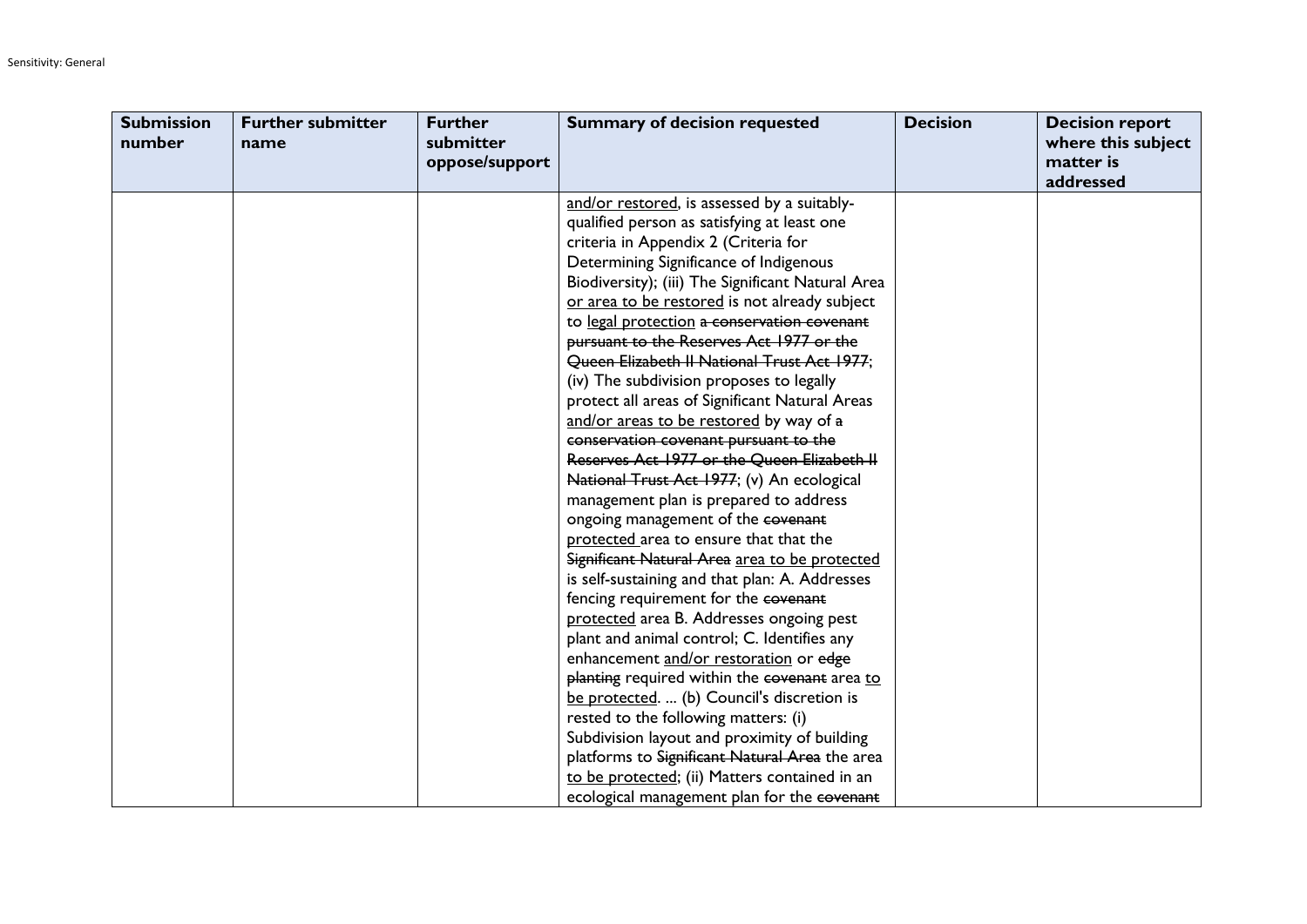| <b>Submission</b><br>number | <b>Further submitter</b><br>name | <b>Further</b><br>submitter<br>oppose/support | <b>Summary of decision requested</b>                                                                                                                                                                                                                                                                                                                                                                                                                                                                                                                                                                                                                                     | <b>Decision</b> | <b>Decision report</b><br>where this subject<br>matter is<br>addressed |
|-----------------------------|----------------------------------|-----------------------------------------------|--------------------------------------------------------------------------------------------------------------------------------------------------------------------------------------------------------------------------------------------------------------------------------------------------------------------------------------------------------------------------------------------------------------------------------------------------------------------------------------------------------------------------------------------------------------------------------------------------------------------------------------------------------------------------|-----------------|------------------------------------------------------------------------|
|                             |                                  |                                               | protected area; (iii) Effects of the subdivision<br>on localised rural character and amenity<br>values; (iv) Extent of earthworks including<br>earthworks for the location of building<br>platforms and access ways. (v) Mechanism of<br>legal protection for the area to be protected.                                                                                                                                                                                                                                                                                                                                                                                  |                 |                                                                        |
| 751.53                      |                                  |                                               | Delete specific references to Queen<br>Elizabeth II National Trust Act 1977 and the<br>Reserves Act 1977 within Rule<br>22.4.1.6RD1(a)(iii) Conservation lot<br>subdivision.                                                                                                                                                                                                                                                                                                                                                                                                                                                                                             | Reject          | <b>Decision Report 22:</b><br><b>Rural Zone</b>                        |
| 751.54                      |                                  |                                               | <b>Retain</b> Rule 22.4.1.7 Subdivision to create a<br>reserve                                                                                                                                                                                                                                                                                                                                                                                                                                                                                                                                                                                                           | Accept          | Decision Report 22:<br><b>Rural Zone</b>                               |
| 751.55                      |                                  |                                               | Amend Rule 22.4.9 (RDI) (a) (i) Subdivision<br>- Building Platform as follows: (i) can<br>accommodate a 30m diameter circle has an area<br>of 1,000m2 exclusive of boundary setbacks;                                                                                                                                                                                                                                                                                                                                                                                                                                                                                    | Accept in part  | Decision Report 22:<br><b>Rural Zone</b>                               |
| 751.56                      |                                  |                                               | Add a new rule within Rule 22.4 Subdivision<br>as follows: Subdivisions of land containing<br>mapped off-road walkways/trails/cycleways RD1<br>(a) The subdivision where<br>walkways/trails/cycleways shown on the planning<br>maps are to be provided as part of the<br>subdivision must comply with all of the following<br>conditions (i) The walkway/trail/cycleway is at<br>least 3 metres wide and is designed and<br>constructed for shared pedestrian and cycle use.<br>as per Rule 14.12.1 P8 (Transportation); (ii) The<br>walkway/trail/cycleway is generally in accordance<br>with the walkway/trail/cycleway route shown on<br>the planning maps; (iii) The | Reject          | Decision Report 22:<br><b>Rural Zone</b>                               |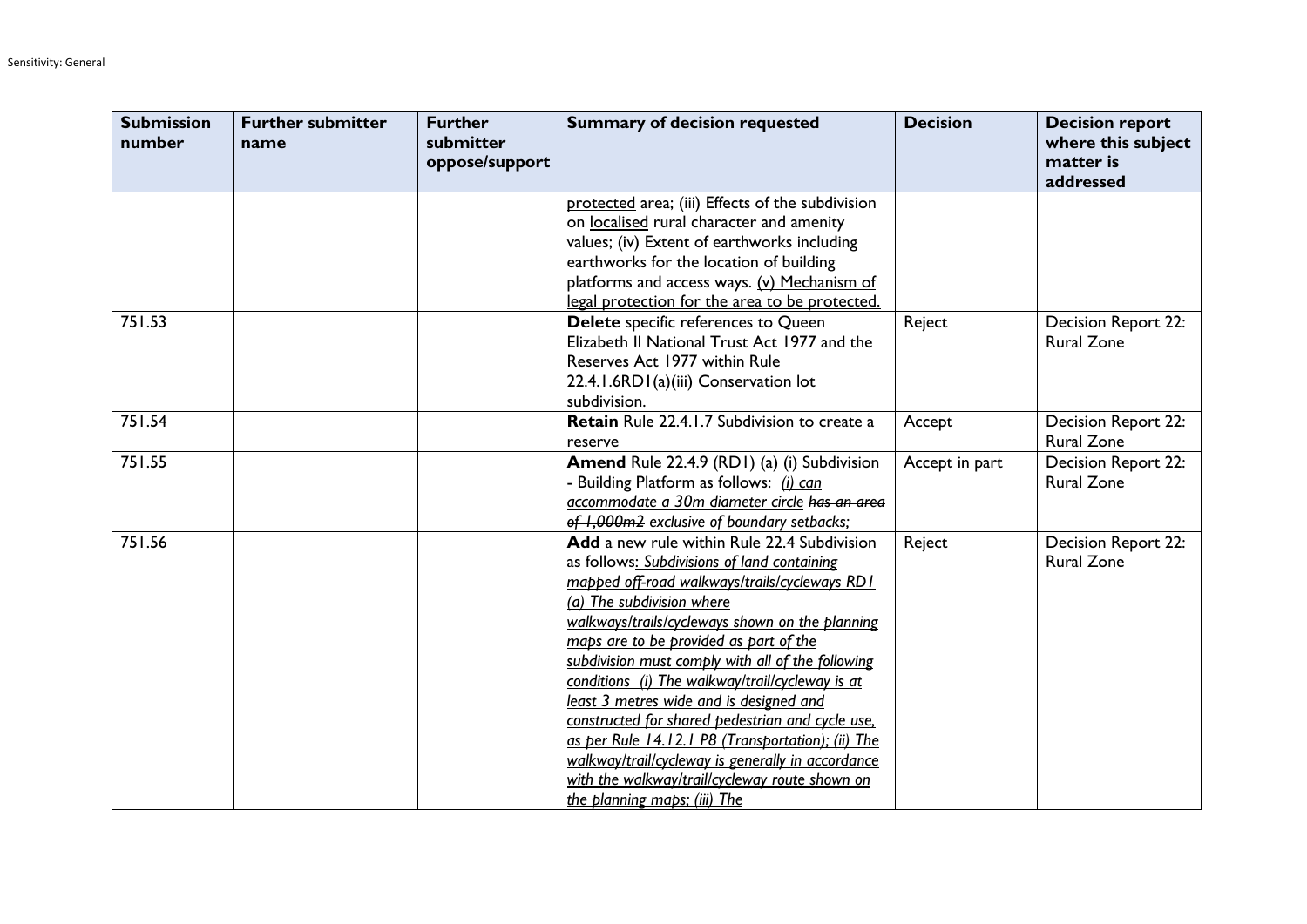| <b>Submission</b><br>number | <b>Further submitter</b><br>name | <b>Further</b><br>submitter<br>oppose/support | <b>Summary of decision requested</b>                                                                                                                                                                                                                                                                                                                                                                                                                                                                                                    | <b>Decision</b> | <b>Decision report</b><br>where this subject<br>matter is<br>addressed |
|-----------------------------|----------------------------------|-----------------------------------------------|-----------------------------------------------------------------------------------------------------------------------------------------------------------------------------------------------------------------------------------------------------------------------------------------------------------------------------------------------------------------------------------------------------------------------------------------------------------------------------------------------------------------------------------------|-----------------|------------------------------------------------------------------------|
|                             |                                  |                                               | walkway/trail/cycleway is shown on the plan of<br>subdivision and vested in the Council. (b) Council's<br>discretion shall be restricted to the following<br>matters: (i) Alignment of the<br>walkway/trail/cycleway; (ii) Drainage in relation to<br>the walkway/trail/cycleway; (iii) Standard of<br>design and construction of the<br>walkway/trail/cycleway; (iv) Land stability; (v)<br>Amenity matters including batter slopes; and (vi)<br>Connection to reserves. D1 A subdivision that<br>does not comply with the above Rule. |                 |                                                                        |
| FS1387.1097                 | Mercury NZ Limited               | Oppose                                        |                                                                                                                                                                                                                                                                                                                                                                                                                                                                                                                                         | Accept          |                                                                        |
| 751.57                      |                                  |                                               | <b>Amend Appendix 3.4 Multi Unit</b><br>Development to recognise alternative options<br>may be more suitable.                                                                                                                                                                                                                                                                                                                                                                                                                           | Reject          | Decision Report 32:<br>Miscellaneous<br>Matters                        |
| FS1387.1098                 | Mercury NZ Limited               | Oppose                                        |                                                                                                                                                                                                                                                                                                                                                                                                                                                                                                                                         | Accept          | Decision Report 32:<br><b>Miscellaneous Matters</b>                    |
| 751.58                      |                                  |                                               | No decision sought, but submission supports<br>growth in existing centres of Pokeno, Tuakau,<br>Ngaruawahia and Huntly and the rezoning of<br>greenfield on the edge of the existing centres.                                                                                                                                                                                                                                                                                                                                           | Accept          | Various zoning<br>decisions                                            |
| FS1379.299                  | Hamilton City Council            | Oppose                                        |                                                                                                                                                                                                                                                                                                                                                                                                                                                                                                                                         | Reject          |                                                                        |
| 751.59                      |                                  |                                               | Delete Rule 16.4.2 RD1(a)(iv) Subdivision -<br>General                                                                                                                                                                                                                                                                                                                                                                                                                                                                                  | Accept          | <b>Decision Report 14:</b><br><b>Residential Zone</b>                  |
| FS1387.1099                 | Mercury NZ Limited               | Oppose                                        |                                                                                                                                                                                                                                                                                                                                                                                                                                                                                                                                         | Reject          | Decision Report 14:<br><b>Residential Zone</b>                         |